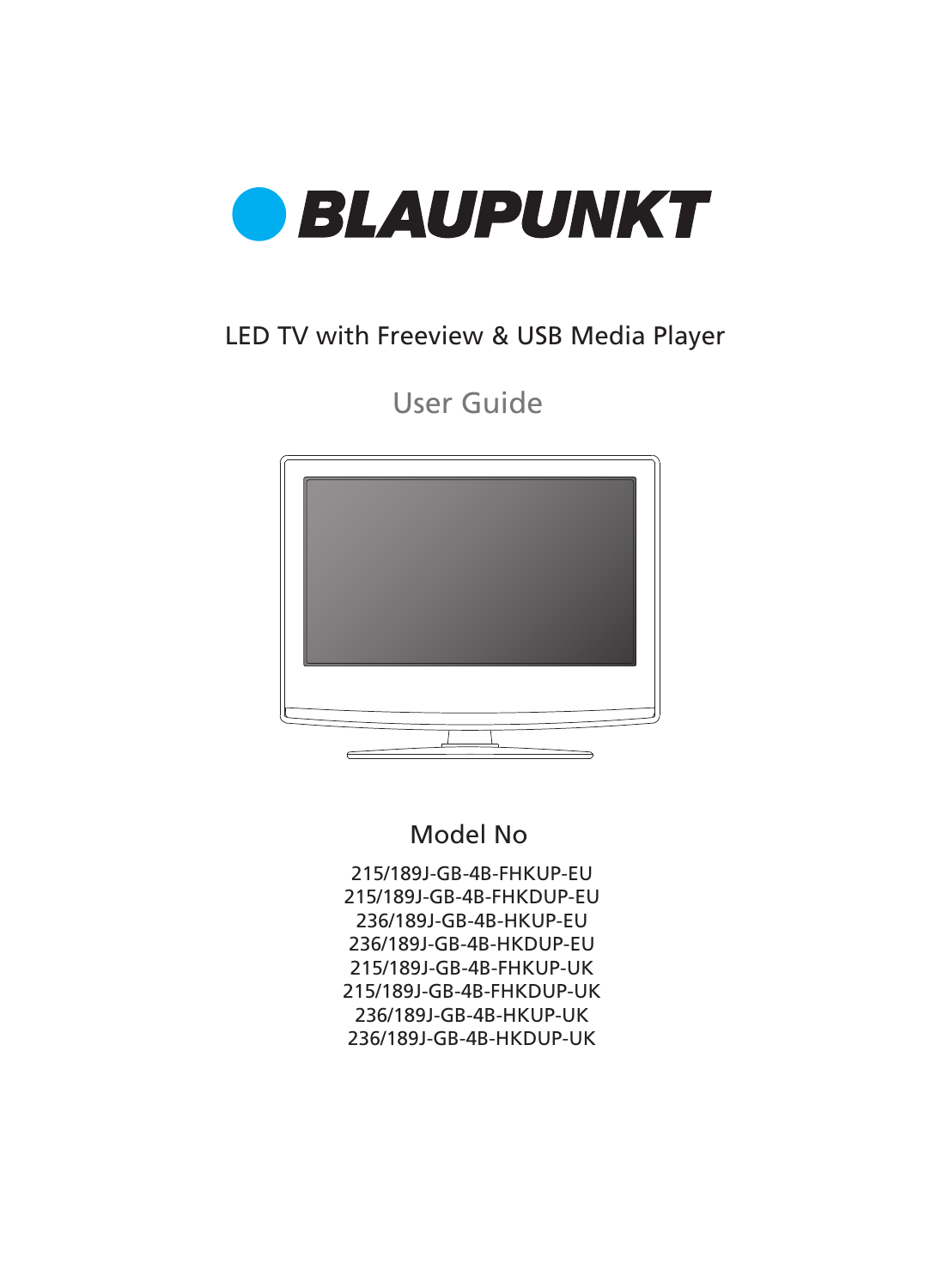## **IMPORTANT SAFETY INSTRUCTIONS**



Please read these instructions. All the safety and operating instructions should be read before the appliance is operated.

### Warnings

- To reduce the risk of fire, electric shock or damage to the television, do not expose it to dust, rain or moisture, or place any objects filled with liquids on or near the television.
- Do not place the television in a confined space, ensure that nothing can obstruct the ventilation openings at the rear of the television.

To prevent spread of fire, keep candles or other open flames away from this product at all times



• Dispose of this television and any components including batteries in an environmentally friendly manner. If in doubt, please contact your local authority for details of recycling.

#### Safety

- For your safety, this appliance is fitted with a fused moulded 3 pin mains plug. Should the fuse need to be replaced, ensure that any replacement is of the same amperage and approved with the BSI mark.
- Never try and replace the mains plug unless you have adequate qualifications and are legally authorised to do so. In the event that a replacement Mains cable is required, contact the manufacturer for a suitable replacement.
- Never use the television if it is damaged in any way.
- Always place the television on a flat level surface avoiding anywhere which may be subject to strong vibration.
- Ensure the television is not placed on top of the power cable as the weight of the television may damage the cable and cause a safety hazard.
- Never place mobile phones, speakers or any other device which may cause magnetic or radio interference with the television. If interference is apparent, move the device causing the interference away from the television.
- To disconnect the apparatus from the mains, please use the switch located on the underside/ rear of the TV. The switch shall remain readily operable.
- When installing on a wall, ensure the TV is at least 5cm from the wall for ventilation.

### Maintenance

- To clean this unit, wipe with a soft, dry cloth. If the surfaces are extremely dirty, use a soft cloth dipped in a soap and water solution or a weak detergent solution.
- Never use alcohol, paint thinner or benzene to clean this unit.
- Before using a chemically treated cloth, read the instructions that came with the cloth carefully.

**CAUTION:** If water or other liquid enters the television through the display panel surface, a malfunction may occur.



#### Packaging

- The safest way to transport your item is in the original box/packaging - please save your packaging for this.
- You will need original box/packaging in the event of warranty/service repair or support. We are unable to carry out warranty/service if you are unable to package it correctly.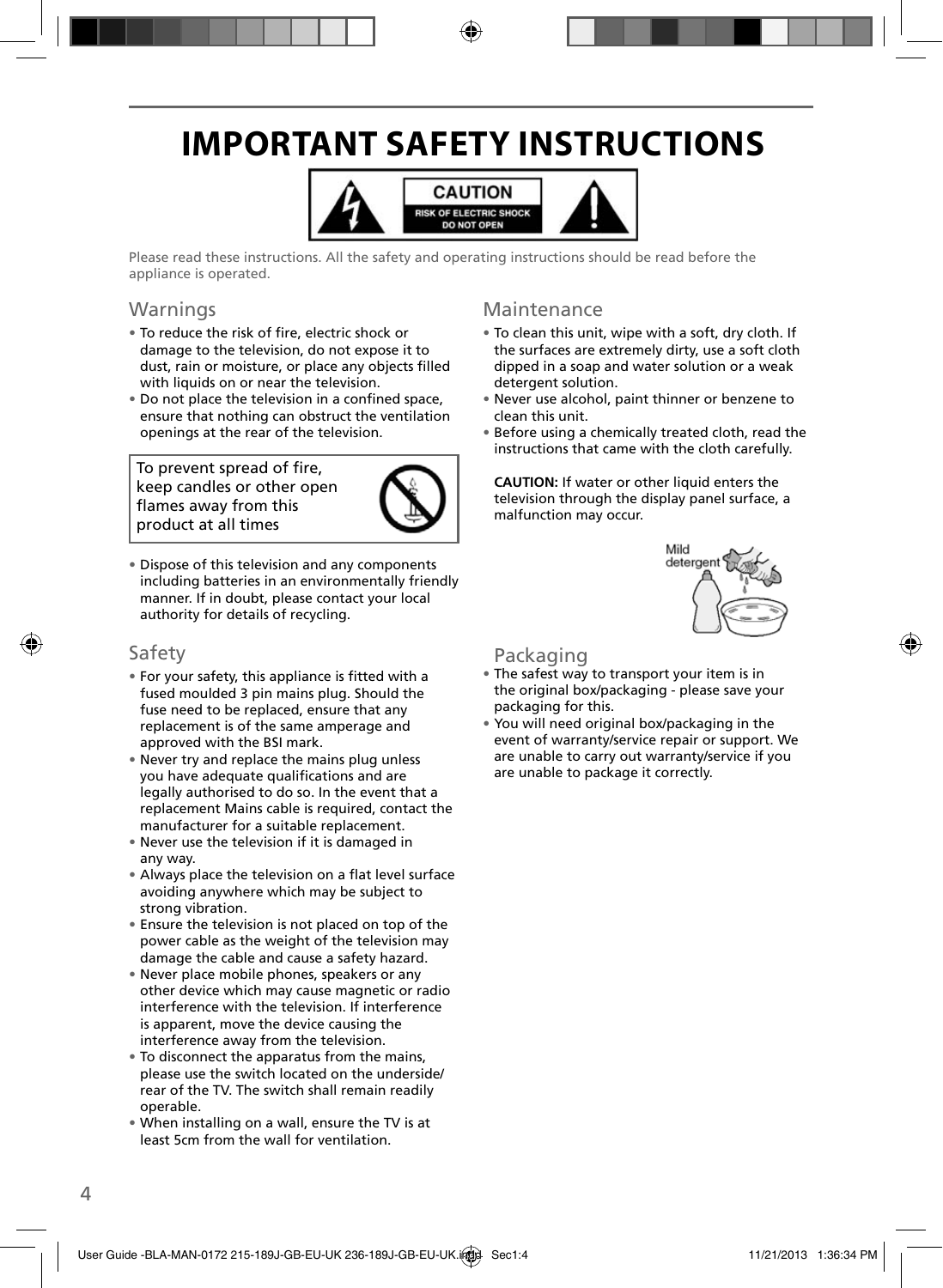## **IMPORTANT SAFETY INSTRUCTIONS**



Please read these instructions. All the safety and operating instructions should be read before the appliance is operated.

Important Information Regarding Use of Video Games, Computers, Captions or Other Fixed Image Displays

The extended use of fixed image program material can cause a permanent "shadow image" on the LCD/LED panel.

This background image is viewable on normal programs in the form of a stationary fixed image. This type of irreversible LCD/LED panel deterioration can be limited by observing the following steps:

- 1. Reduce the brightness/contrast setting to a minimum viewing level.
- 2. Do not display the fixed image for extended periods of time.
- 3. Turn the power off when not in actual use.

Examples of images that you need to watch out for are as follows (this is not an exhaustive list):

- TV Channel Logos: e.g. Shopping channel logos and pricing displays-especially if they are bright and stationary. Moving or low-contrast graphics are less likely to cause ageing of the screen.
- Time Displays
- Teletext: Do not view a stationary page for a long period of time
- TV/DVD Menus: e.g. Listings of DVD disc content
- Pause Mode: Do not leave the TV in pause mode for long periods of time, e.g. When watching DVDs or videos.

**Important** - Once 'shadow image/screen burn' occurs, it will never disappear and is not repairable under warranty.

How do I dispose of this product?

UK: Waste electrical products should not be disposed of with household waste. Separate disposal facilities exist. For your nearest facilities, please see www.recycle-more.co.uk or in store for details.

ROI: Waste electrical products should not be disposed of with household waste. Separate disposal facilities exist. Check with your Local Authority or retailer for recycling advice.

#### **Batteries**

- Do not expose batteries to high temperatures, excessive heat, prolonged sunshine or fire as this may cause leakage, explosion or ignition.
- Observe the correct polarity when inserting batteries.
- Do not use different types of batteries together or mix old and new batteries.
- Dispose of batteries in an environmentally friendly way.
- Certain regions may regulate the disposal of batteries. Please consult your local authority.





### **TV Models with built in DVD players**



This caution label is located on the rear panel of the unit

THIS UNIT IS A CLASS 1 LASER PRODUCT. THIS UNIT USES A VISIBLE LASER BEAM WHICH COULD CAUSE HAZARDOUS RADIATION EXPOSURE IF DIRECTED. BE SURE TO OPERATE THE PLAYER CORRECTLY AS INSTRUCTED. WHEN THIS UNIT IS PLUGGED INTO THE WALL OUTLET, DO NOT PLACE YOUR EYES CLOSE TO THE OPENINGS TO LOOK INTO THE INSIDE OF THIS UNIT. USE OF CONTROLS OR ADJUSTMENTS OR PERFORMANCE OF PROCEDURES OTHER THAN THOSE SPECIFIED HEREIN MAY

RESULT IN HAZARDOUS RADIATION EXPOSURE.

DO NOT OPEN COVERS AND DO NOT REPAIR YOURSELF. REFER SERVICING TO QUALIFIED PERSONNEL.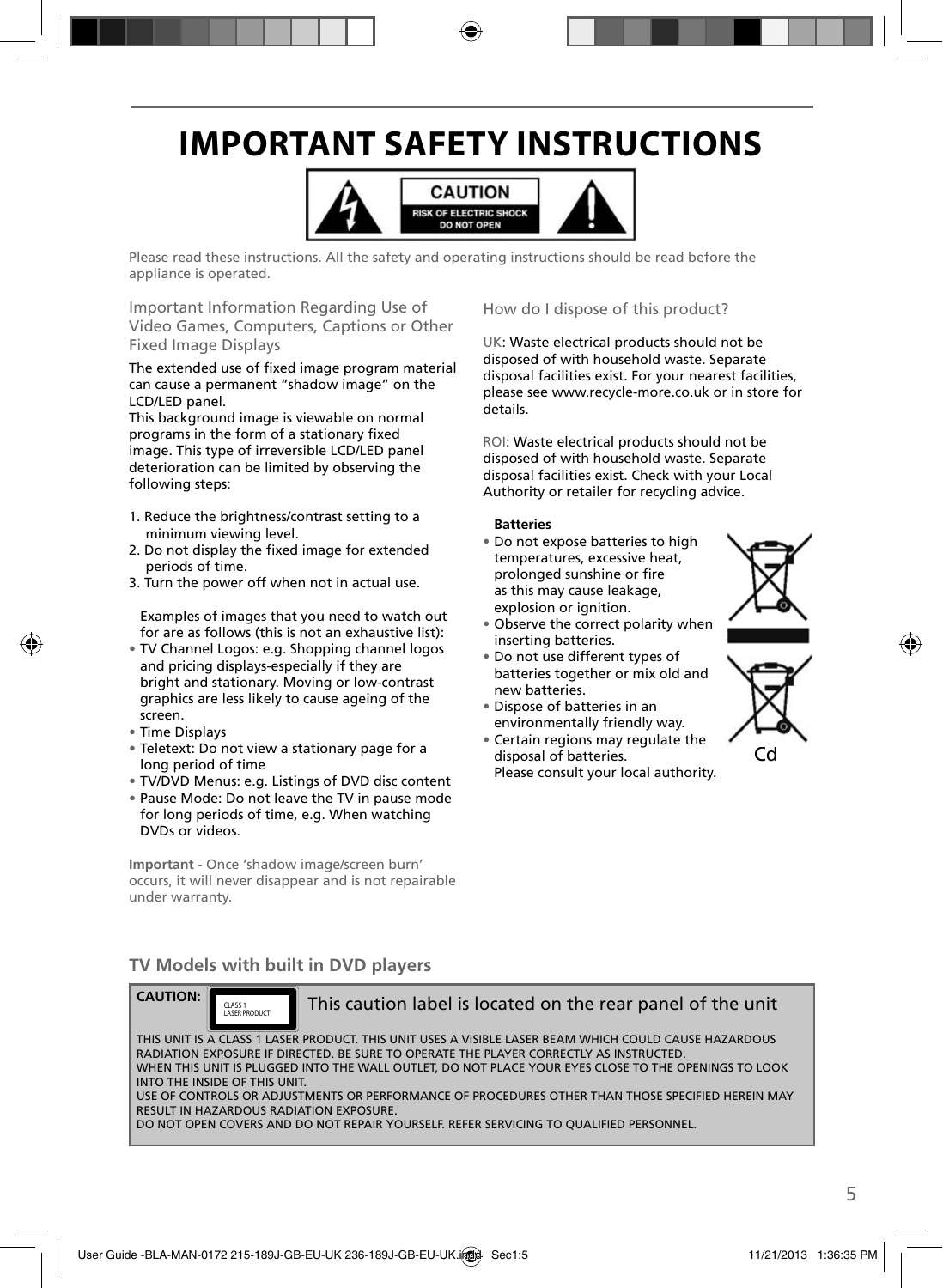# **CONTENTS**

| What is included in the box $\ldots$ $\ldots$ $\ldots$ $\ldots$ $\ldots$ $\ldots$ $\ldots$ $\ldots$ $\ldots$ $\ldots$ $\ldots$ $\ldots$ $\ldots$ $\ldots$ $\ldots$ $\ldots$ |  |
|-----------------------------------------------------------------------------------------------------------------------------------------------------------------------------|--|
| Attaching/Detaching the stand and wall mounting9-10                                                                                                                         |  |
|                                                                                                                                                                             |  |
|                                                                                                                                                                             |  |
|                                                                                                                                                                             |  |
|                                                                                                                                                                             |  |
|                                                                                                                                                                             |  |
|                                                                                                                                                                             |  |
|                                                                                                                                                                             |  |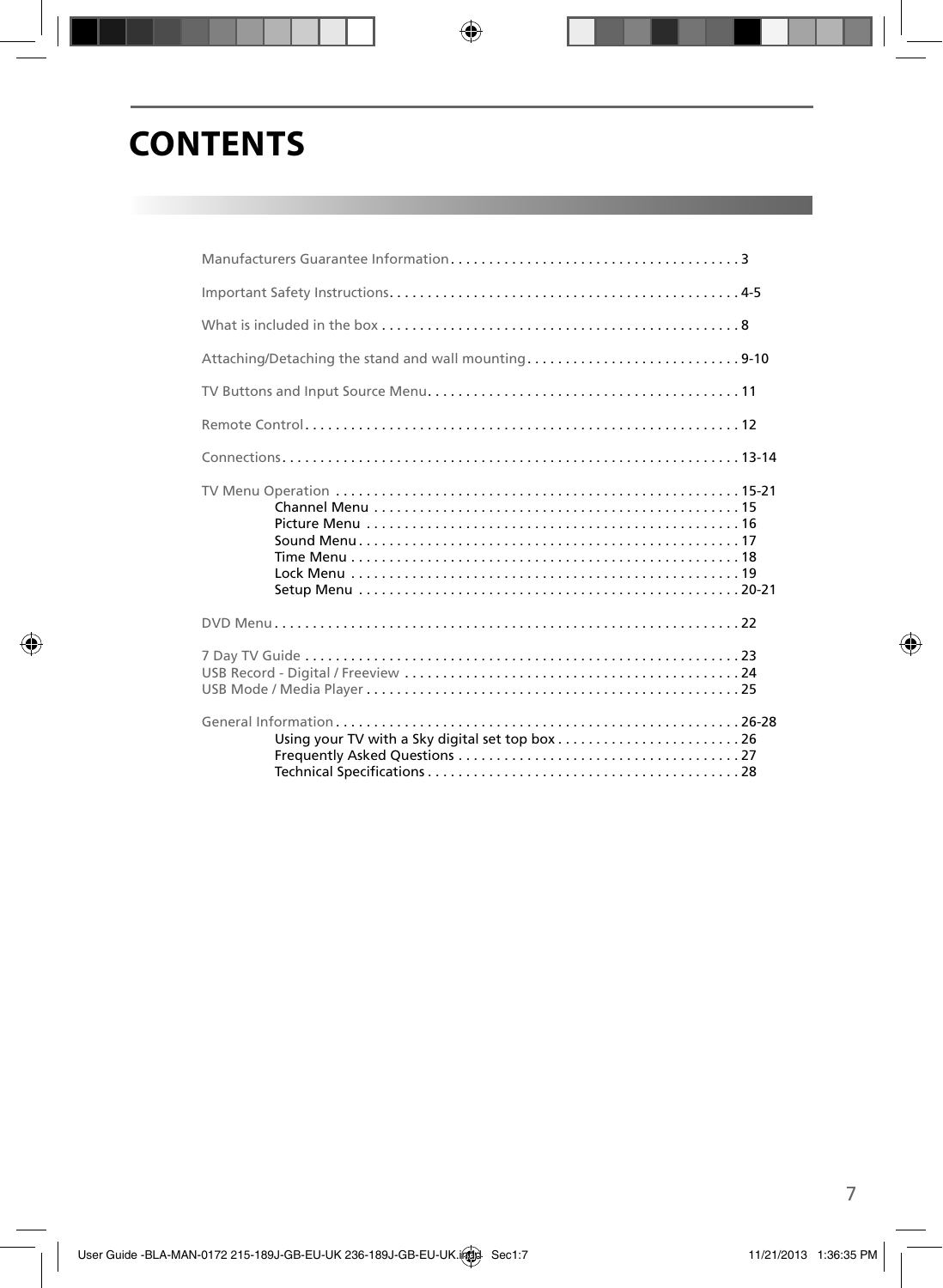### **WHAT IS INCLUDED IN THE BOX**

### Accessories

Included with this TV are the following accessories

1 x User Guide



#### 1 x Quick Start Guide

Quick Start Guide

#### 1 x TV



#### 1 x RF Cable



1 x Remote Control



#### 2 x AAA Batteries



#### 1 x Stand plus screws



Please save your packaging as you will need this in the event of warranty/service repair or support. We are unable to carry out warranty/service if you are unable to package it correctly. The safest way to package your item in the event of warranty/service repair is in it's original box/packaging.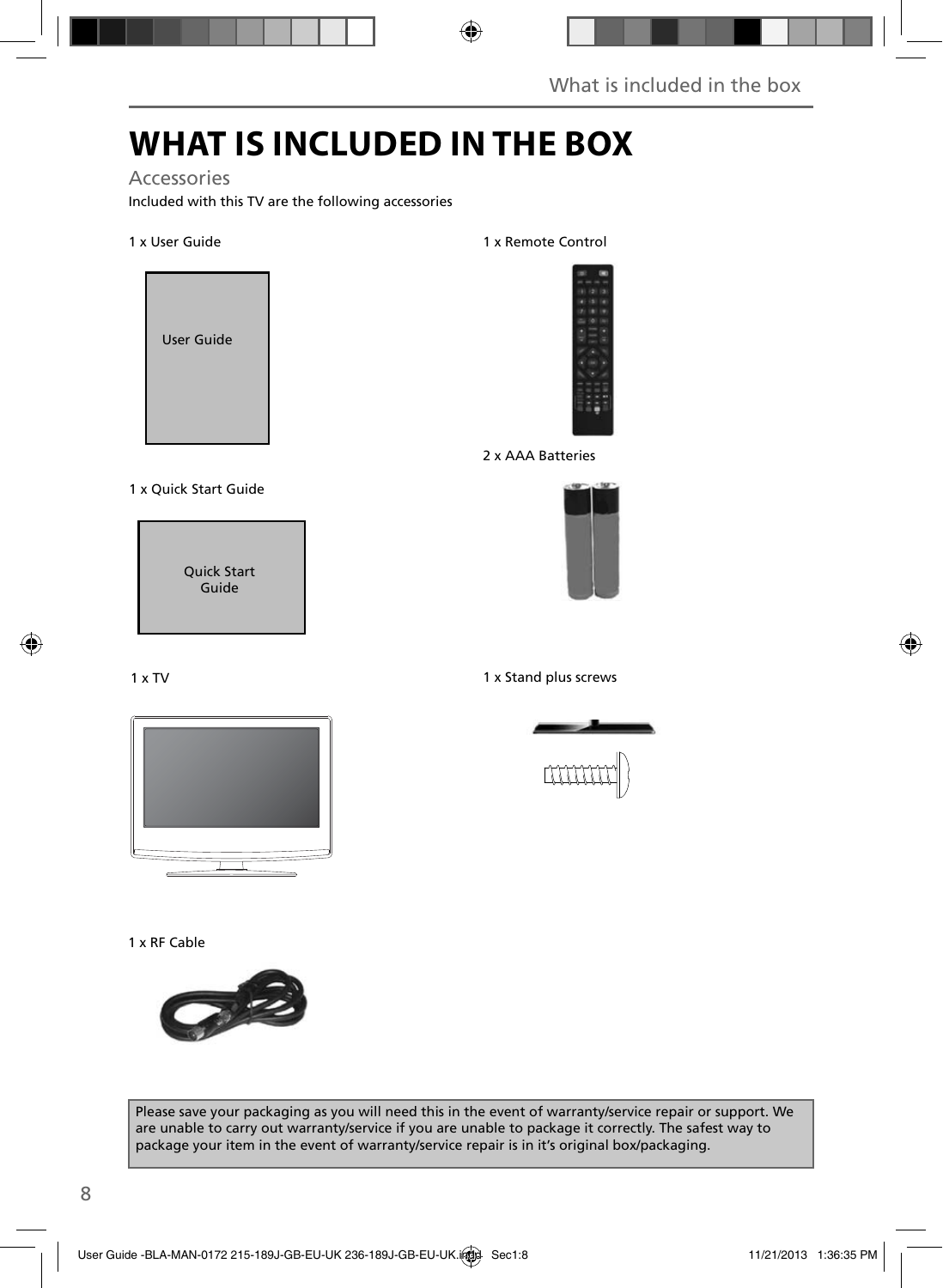## **ATTACHING/DETACHING THE STAND**

### Attaching the stand

To complete the stand installation you will require a cross head screw driver



(fig.1) Attach the stand neck (b) to the rear of the TV set (a)



(fig.2) Secure the neck to the TV by using the 4 x (M4x10 (M4x8)) screws provided



(fig.3) Insert the TV into the stand at 45 degrees (d). Twist the TV into the CLOSE position until it clicks into place (e).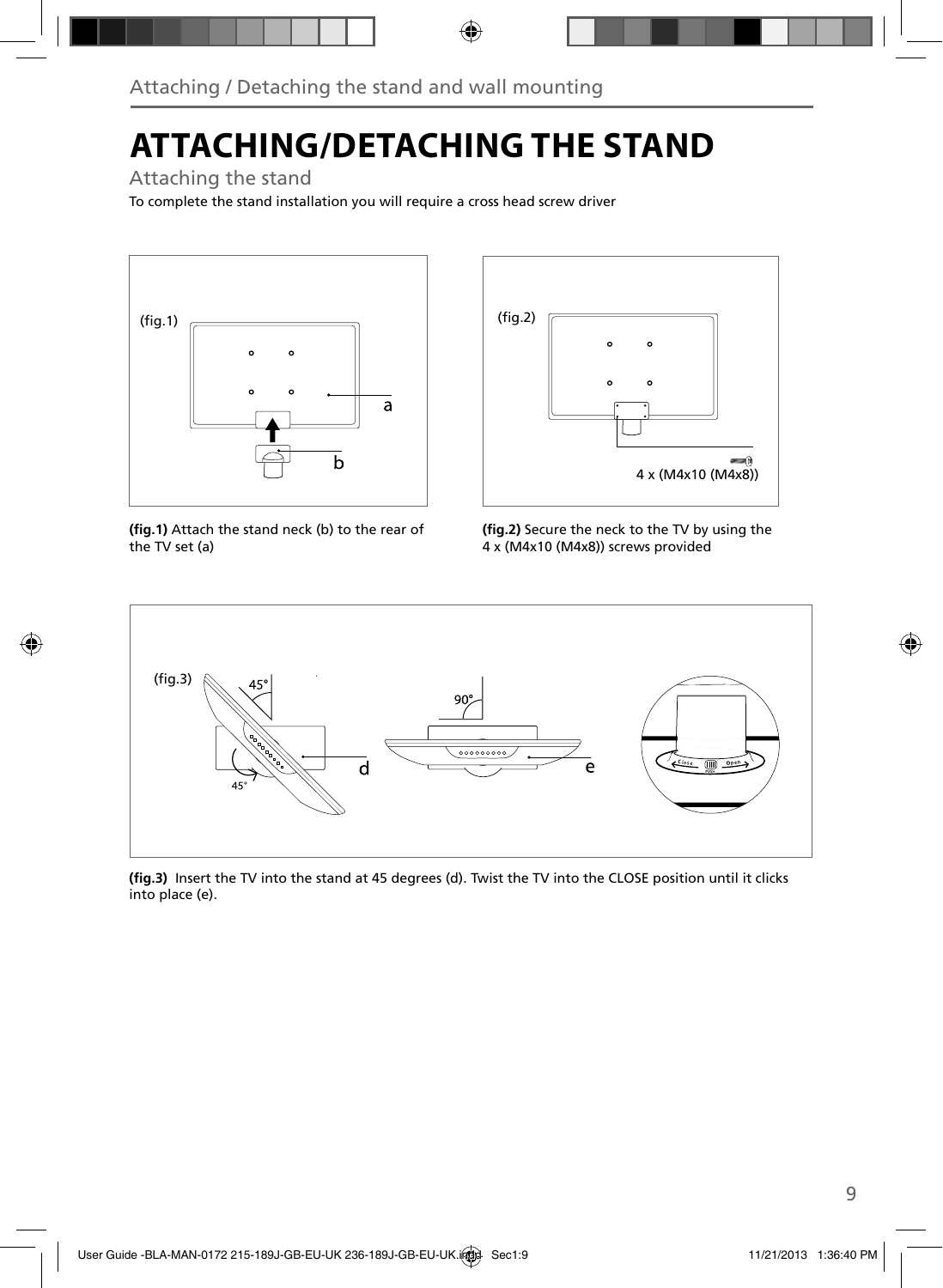## **ATTACHING/DETACHING THE STAND**

### Detaching the stand

Remove the screws highlighted then remove the stand base and neck from the rear of the TV set.



Wall mounting the TV

IMPORTANT - Before drilling any holes in the wall ensure you are not drilling where there could be any electric wires, water or gas pipes.



1) Remove the four screws highlighted that are supplied in the wall mounting holes.

2) The wall mount can now be easily attached to the mounting holes on the rear of the TV.

Important – If wall mounting this TV, only use the screws already provided in the wall mounting holes. Using other screws which are longer could cause irreparable damage to internal parts.

For optimum viewing, if wall mounting the TV higher than eye level, the TV should be tilted downwards so that the TV's screen is 'face on'. See fig 1 and 2

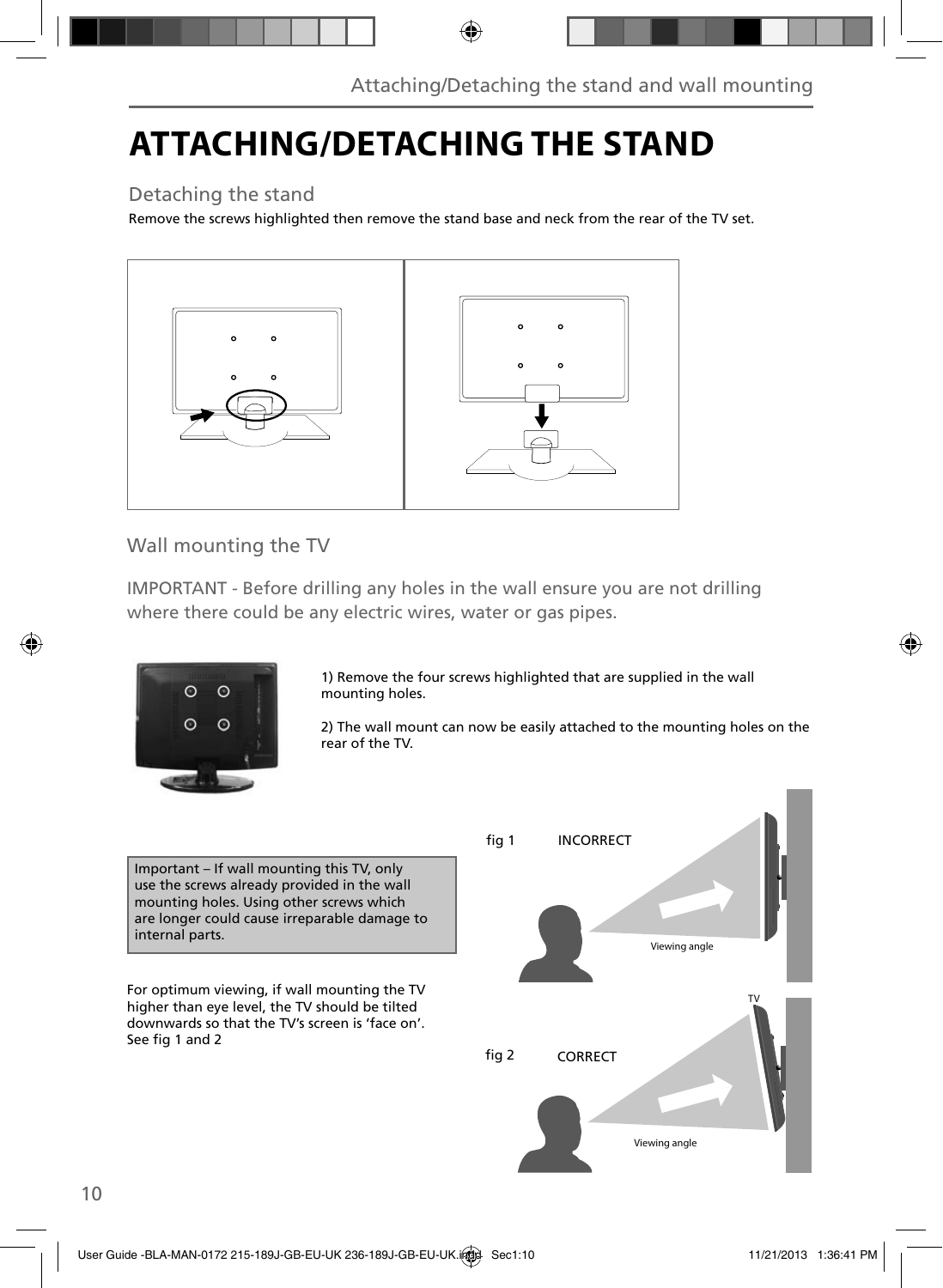## **TV BUTTONS & SOURCE MENU**



- 1) Volume up and menu right
- 2 Volume down and menu left
- **B** Programme/Channel up and menu up
- Programme/Channel down and menu down 4
- Displays Menu/OSD 5
- 6 Displays the input source menu
- 7 Standby Power On/Off

### Choosing Mode Input/Source

To switch between the different input/ connections.

A) Using the buttons on the remote control:

1) Press [SOURCE] - The source menu will appear 2) Press  $[V]$  or  $[\Lambda]$  to select the input you require. 3) Press [OK]

B) Using the buttons on the Television:

1) Press [SOURCE] 2) Scroll up / down using CH+/ CH- buttons to the input/source you require 3) Press Vol+ to change input/source to the one selected.



Example of Source menu depending on the TV model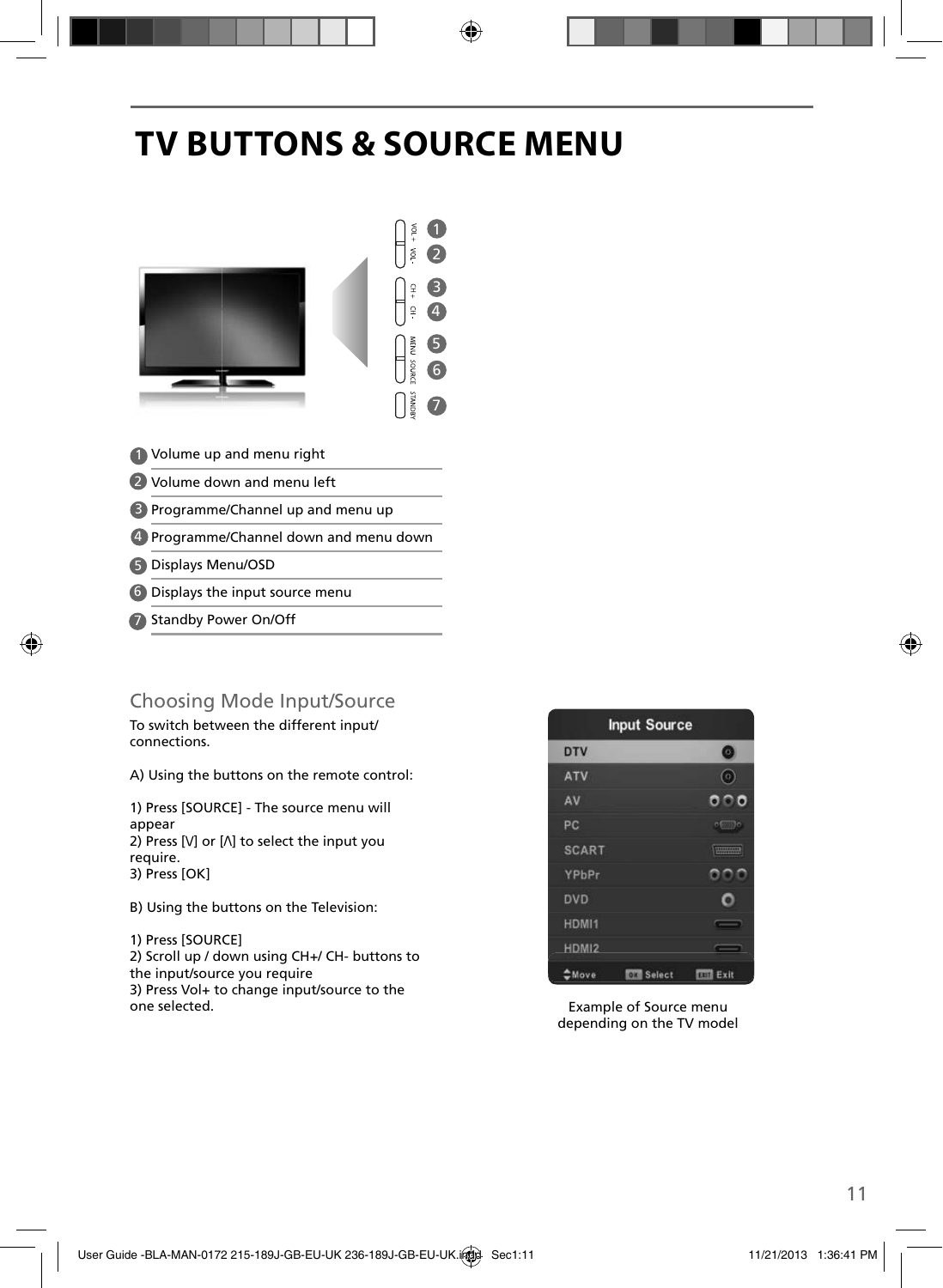### **REMOTE CONTROL**

|                | STANDBY - Switch on TV when in standby or vice versa                                                               |  |
|----------------|--------------------------------------------------------------------------------------------------------------------|--|
|                | MUTE - Mute the sound or vice versa                                                                                |  |
|                | DTV - Switch to Freeview source                                                                                    |  |
|                | RADIO - Switch to radio whilst in Freeview source<br>USB - Switch to USB source                                    |  |
|                | @ DVD - Switch to DVD source                                                                                       |  |
|                |                                                                                                                    |  |
| $\overline{2}$ | NUMBER BUTTONS - 0 - 9 to select a TV channel directly.                                                            |  |
|                | TV GUIDE - Opens the 7 Day TV Guide (Freeview mode)                                                                |  |
|                | $\mathbb{C}$ - To return to the previous channel viewed                                                            |  |
|                |                                                                                                                    |  |
| 3)             | VOL (+/-) - To increase / decrease the sound level<br>P.MODE - Scrolls through picture mode options                |  |
|                | S.MODE - Scrolls through sound mode options                                                                        |  |
|                | FAV - To display favourites menu                                                                                   |  |
|                | $CH (+/-)$ - To increase or decrease the channel being watched                                                     |  |
|                | MENU - To display OSD menu                                                                                         |  |
|                | EXIT - To exit all menus                                                                                           |  |
|                | (A/V/4/D/OK) - Allows you to navigate the on-screen menus                                                          |  |
|                | and adjust the system settings to your preference<br>SOURCE - To display the input/source menu                     |  |
|                | INFO - Press once for now/next channel information                                                                 |  |
|                | Press twice for programme information about current                                                                |  |
|                | programme                                                                                                          |  |
|                |                                                                                                                    |  |
|                | ASPECT - To switch the screen between the different picture                                                        |  |
| $\overline{4}$ | formats                                                                                                            |  |
|                | SLEEP - Press repeatedly to cycle through the sleep options<br>AUDIO - To change the audio language (if available) |  |
|                | SUBTITLE - To switch the dialogue at the bottom of the screen                                                      |  |
|                | (on/off)                                                                                                           |  |
|                | TEXT - To enter/exit Teletext (Analogue TV)                                                                        |  |
|                | TEXT HOLD - Teletext mode - Hold current page which is                                                             |  |
|                | displayed (Analoque TV)<br>DISPLAY - To switch off the screen when listening to radio                              |  |
|                | @ TEXT/DVD ZOOM - Zoom function for Teletext and DVD                                                               |  |
|                | O DVD MENU/RECORD - Access the DVD root menu and USB                                                               |  |
|                | record function                                                                                                    |  |
|                | - To restart the current chapter                                                                                   |  |
|                | To advance forward to the next chapter                                                                             |  |
|                | <b>B</b> - To stop the playback/Eject Disc                                                                         |  |
| ▭◉▶            | (To EJECT the disc press/hold the ■▲ button for 4 seconds)                                                         |  |
|                | $\left( \widehat{)}$ - To play in fast rewind mode                                                                 |  |
|                | - To play in fast forward mode                                                                                     |  |
|                |                                                                                                                    |  |
|                | - To play/pause<br>⊙ DVD SETUP/REC LIST - Opens up DVD Menu or Opens the list                                      |  |
|                | of what has been previously recorded                                                                               |  |
|                | □ ⑦ D GOTO - To go to a specific chapter                                                                           |  |
|                | A-B - Press once to set point, press a second time to return                                                       |  |
|                | to point                                                                                                           |  |
|                | @ ANGLE - Select different angle of DVD                                                                            |  |
|                | $\Diamond$ 3D - Change to 3D mode                                                                                  |  |
|                | □ ⊙ D REPEAT - To repeat playback                                                                                  |  |
|                |                                                                                                                    |  |
|                |                                                                                                                    |  |
|                |                                                                                                                    |  |



For Models with Integrated DVD players  $(\circ)$ 顾 For Models with PVR Function  $\Box$ For Models with USB Playback For Models with 3D Feature ╲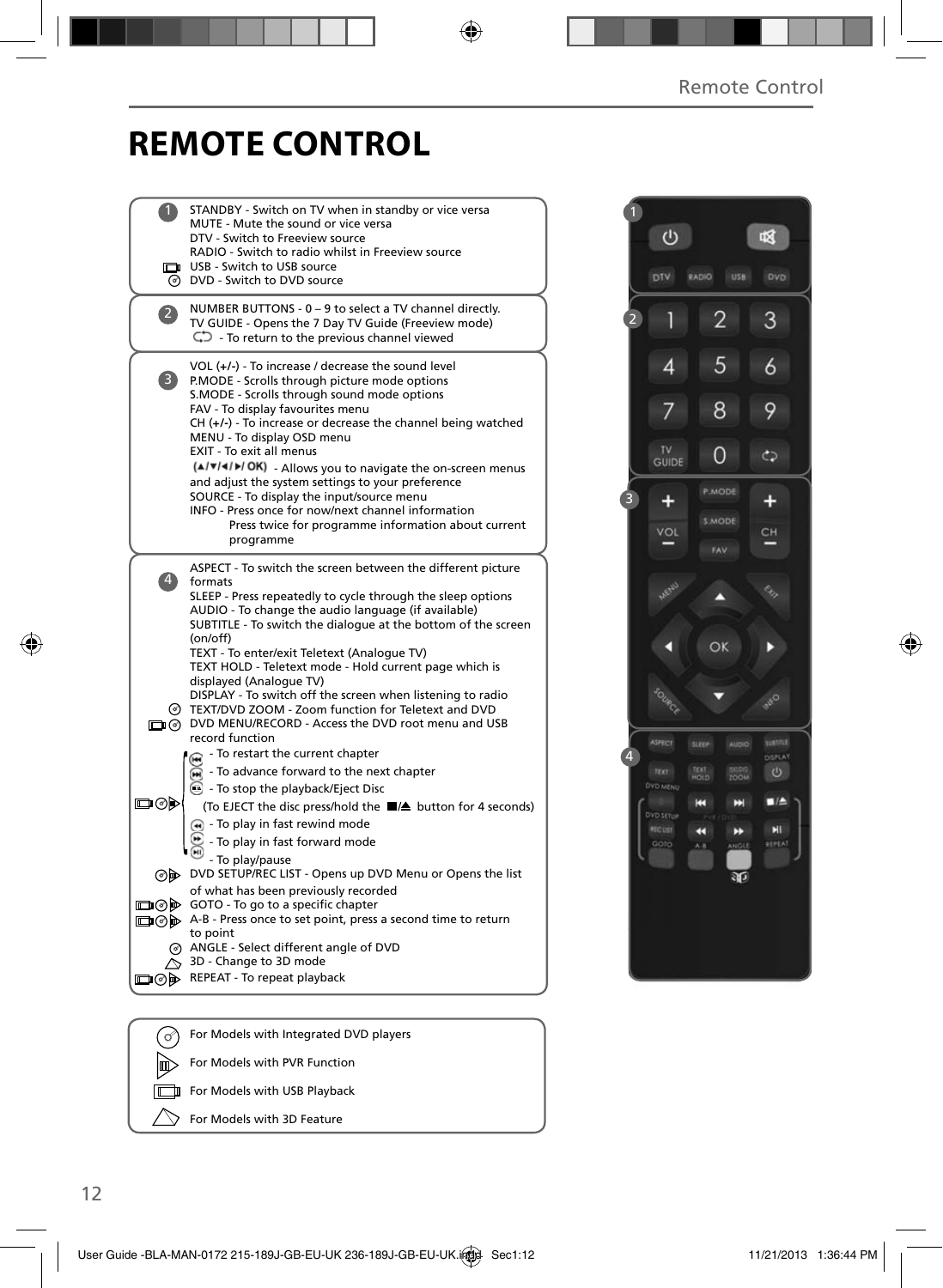## **CONNECTIONS**

|                             |                   |                                                                                                                                                    |             | $\mathbf{G}$<br><b>CICARDIN</b><br>E<br>HDMI <sub>2</sub><br>U<br>Ī<br><b>USB</b> | A<br>$\bullet$          |
|-----------------------------|-------------------|----------------------------------------------------------------------------------------------------------------------------------------------------|-------------|-----------------------------------------------------------------------------------|-------------------------|
| <b>WWWW</b><br><b>SCART</b> | HDMI <sub>1</sub> | $\circledcirc$<br>$\circledcirc$<br>$\circledcirc$<br>$\circledcirc$<br>$\circledcirc$<br>$\circledcirc$<br>VIDE O<br>R<br>Y<br>Pb<br>L<br>Pr<br>D |             | $_{\odot}$<br>RF IN                                                               |                         |
| A                           | SCART             | <b>SCART</b> input                                                                                                                                 | $\bullet$   | <b>USB</b>                                                                        | USB port                |
| 8                           | HDMI <sub>1</sub> | HDMI input                                                                                                                                         | $\bf \bm G$ | HDMI <sub>2</sub>                                                                 | HDMI input              |
| $\bullet$                   | Video             | Video Input                                                                                                                                        | $\bullet$   | CI CARD IN                                                                        | Common Interface module |
| $\bullet$                   | R/L Audio in      | Component Audio input                                                                                                                              | $\bullet$   | EARPHONE                                                                          | Earphone Socket         |
| $\bullet$                   | YPbPr             | HD input (Ypbpr)                                                                                                                                   |             |                                                                                   |                         |
| $\bullet$                   | RF IN             | RF / TV Aerial Input                                                                                                                               |             |                                                                                   |                         |

### Connecting to a Camcorder, Camera or Games Console TV Source should be set to Video

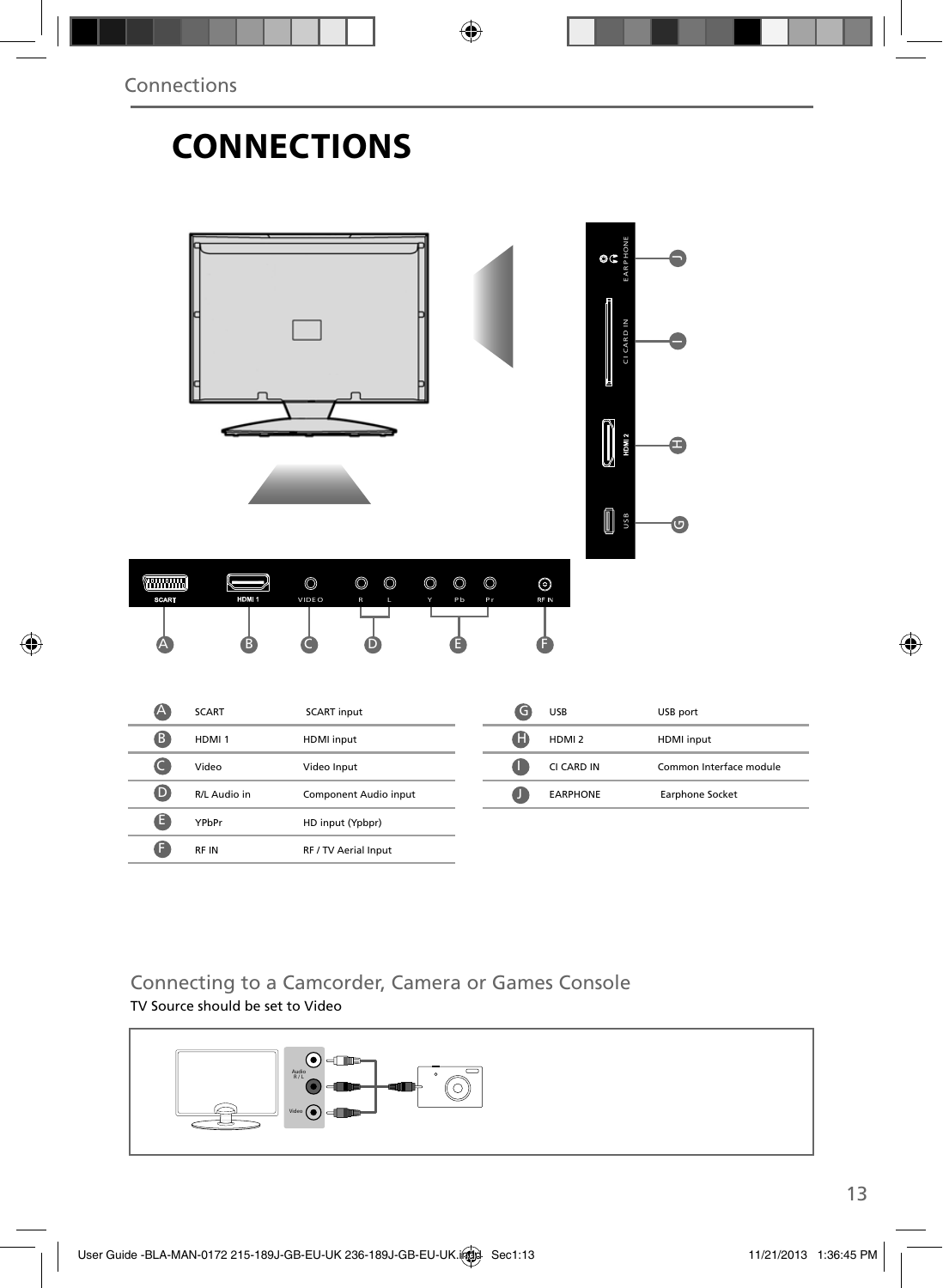## **CONNECTIONS**

### Connecting to a device with SCART output

#### TV Source should be set to SCART



### Connecting to a device with HDMI output

A HDMI cable can output both video and audio and enables you to enjoy digital-quality video and audio with minimal loss of quality.

TV Source should be set to the corresponding HDMI port (HDMI 1, HDMI 2 etc)



Note: To use this model TV as a PC/laptop monitor it will need to be connected via the VGA input, it can not be used as a PC/laptop monitor via the HDMI input. The HDMI Input is provided to view digital content with compatible external devices

### Connecting to a device with Component output

If you are supplied with a cable from the device which has RED, GREEN, BLUE, RED & WHITE connectors you must connect via Component (for picture) and by phono cable (for sound).

#### TV Source should be set to Component.

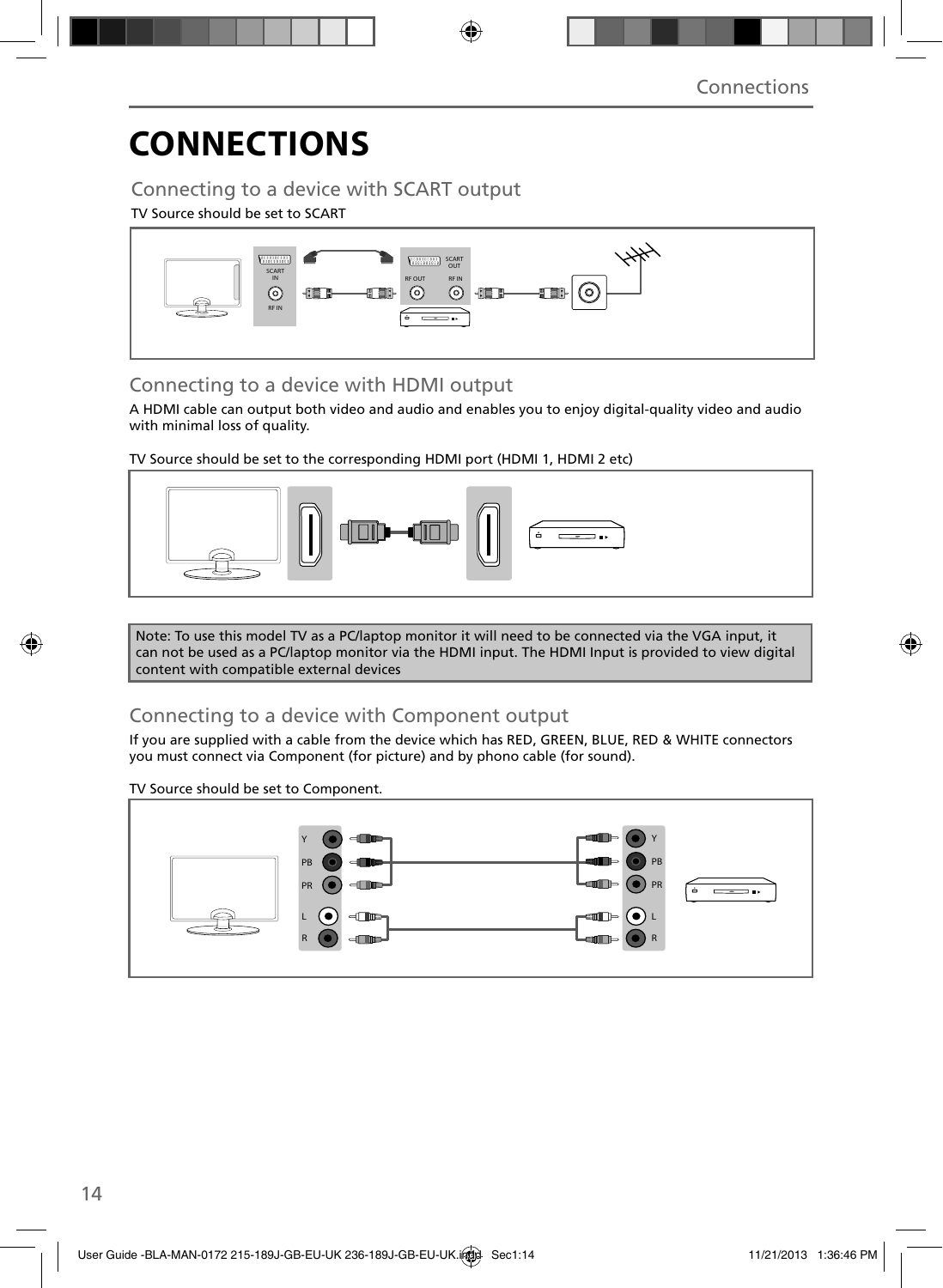## **CHANNEL MENU**





To access this menu, press [MENU] button on the remote control. To enter a menu press [OK]

If you wish to make changes to any of the default settings, use the scroll  $\Box \Box \blacktriangleright \blacktriangleleft$  buttons. To confirm any settings press [OK] button. To exit this menu at anytime, press [EXIT] button.

Auto Tuning - Allows you to retune the television for all digital channels, digital radio stations and

#### analogue channels

ATV Manual Tuning - Allows you to manually tune your analogue signal Freeview Manual Tuning - Allows you to manually tune your digital signal Programme Edit - Allows you to delete, skip and add favourite channels Schedule List - Lists your programme reminders

|                    | Programme Edit   |            |
|--------------------|------------------|------------|
| п                  | BBC <sub>1</sub> | <b>DTV</b> |
| $\overline{2}$     | BBC <sub>2</sub> | orv        |
| 3                  | ITV1             | <b>DIV</b> |
| 4                  | Channel 4        | <b>DIV</b> |
| 5                  | five             | orv        |
| 6                  | BBC <sub>3</sub> | orv        |
| 7                  | BBC4             | orv        |
| 8                  | IV2              | orv        |
| 9                  | SKY1             | otv        |
|                    | <b>10 SKY2</b>   | <b>DIV</b> |
| Delete             |                  | Skip       |
| <b>OK</b><br>Watch | Add/Remove       | Menu       |

Signal Information - Allows you to view signal frequency, signal quality and signal strength CI Information - Pay per view services require a "smartcard" to be inserted into the TV. If you subscribe to a pay per view service the provider will issue you with a 'CAM' and a "smartcard". The CAM can then be inserted into the COMMON INTERFACE PORT (CI Card In).

Tip: If you do not press any buttons for 30 seconds, the menu will automatically exit. You can change the length of time before the menu exits automatically - see 'Menu Duration' in the Setup Menu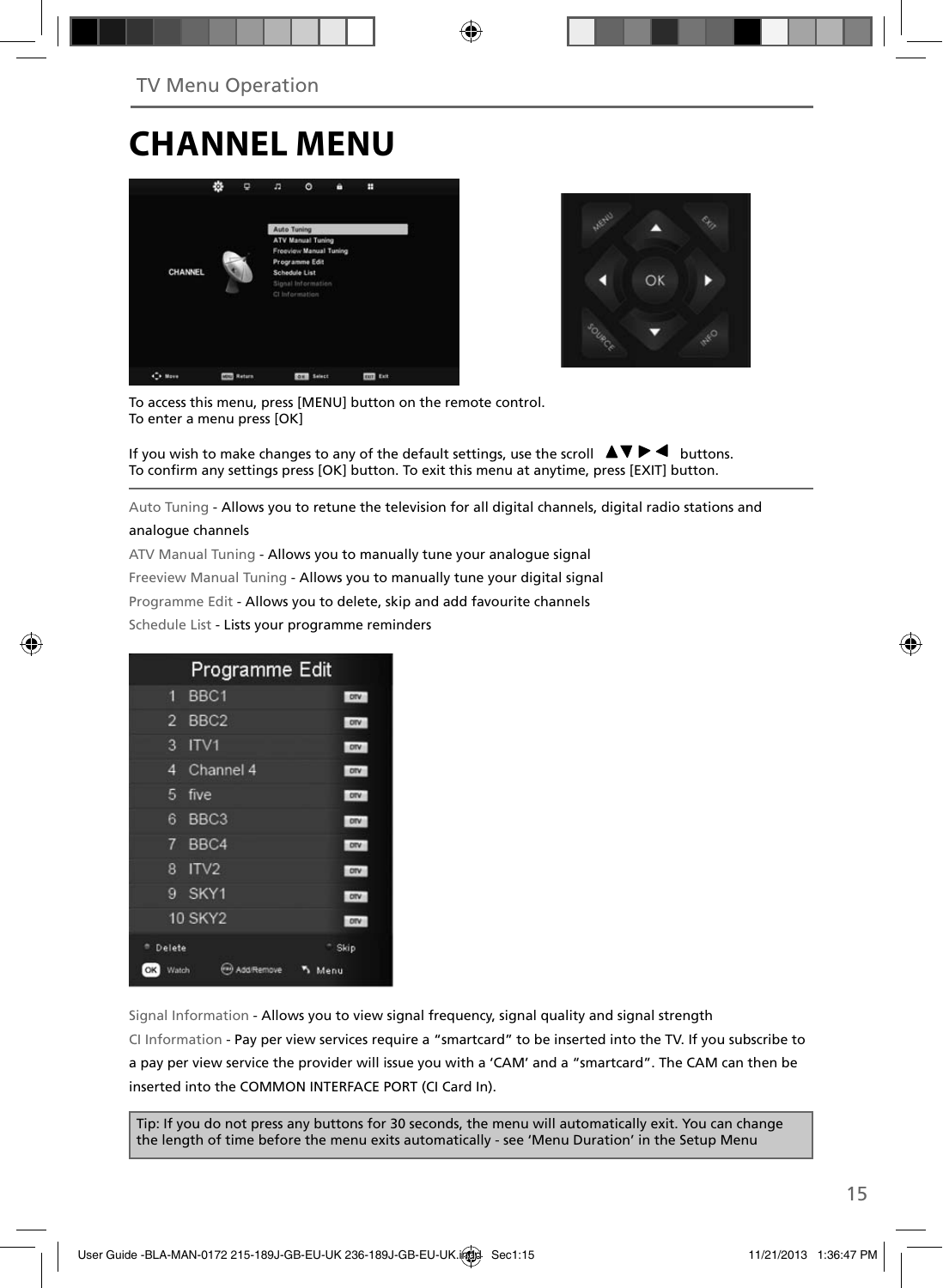## **PICTURE MENU**





To access this menu, press [MENU] button on the remote control and scroll right. To enter a menu press [OK]

If you wish to make changes to any of the default settings, use the scroll  $\Box \Box \blacktriangleright \blacktriangleleft$  buttons. To confirm any settings press [OK] button. To exit this menu at anytime, press [EXIT] button.

|           | Ficture Mode - Choose from the following presets.            |  |  |  |
|-----------|--------------------------------------------------------------|--|--|--|
| Dynamic   | Recommended settings for fast moving pictures                |  |  |  |
| Standard  | Standard settings                                            |  |  |  |
| Mild      | Set to be lighter in colour and less bright                  |  |  |  |
| Personal  | Lets you manually alter all the settings                     |  |  |  |
| Home Mode | This is a power saving mode which reduces the energy usage   |  |  |  |
|           | by up to 25% (by reducing the power to the LED/LCD panel).   |  |  |  |
|           | In Home Mode, the TV will switch itself into Standby after   |  |  |  |
|           | 4-5 hours in the event that the TV buttons or remote control |  |  |  |
|           | buttons are not pressed                                      |  |  |  |
|           |                                                              |  |  |  |

**Picture Mode** - Choose from the following presets:

You can make the following adjustments in **Personal** mode:

Contrast - Switch the balance between black and white.

Brightness - Increase or decrease the brightness of the picture.

Colour - Increases the colour from black and white.

Tint - Lets you increase or decrease the level of tint within the picture

(only available in VGA/PC source mode).

Sharpness - Increase or decrease the sharpness of the picture.

#### **Colour Temperature** Choose from the following presets:

| Normal | Default settings                  |
|--------|-----------------------------------|
| Warm   | Increases red within the picture  |
| Cold   | Increases blue within the picture |

**Noise Reduction** - Choose from the following presets:

| Off     | Turns noise reduction off  |
|---------|----------------------------|
| Low     | Minor system adjustment    |
| Middle  | Medium system adjustments  |
| High    | Maximum system adjustments |
| Default | Default settings           |
|         |                            |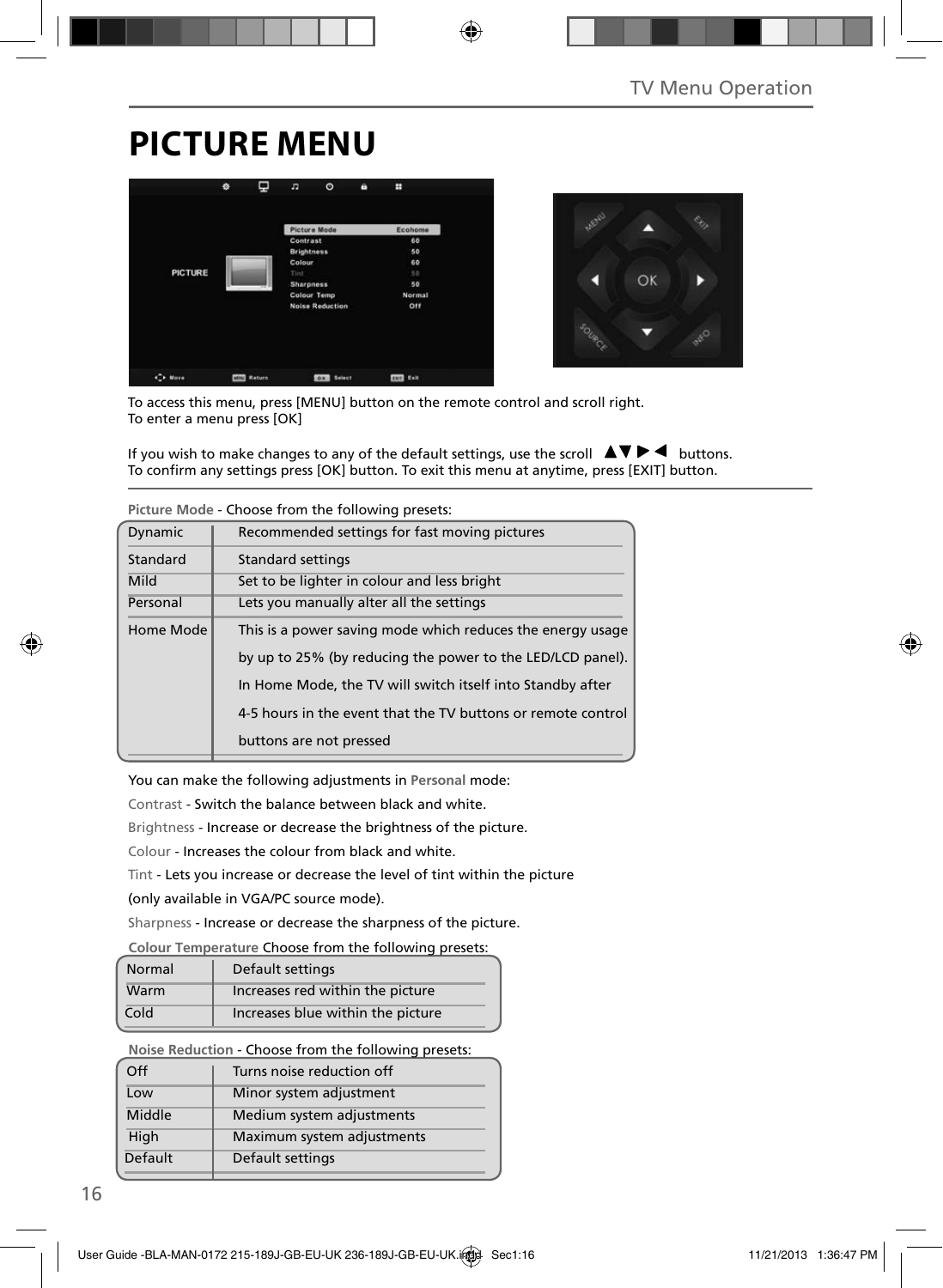## **SOUND MENU**





To access this menu, press [MENU] button on the remote control and scroll right. To enter a menu press [OK]

If you wish to make changes to any of the default settings, use the scroll  $\Box \blacktriangledown \blacktriangleright \blacktriangleleft$  buttons. To confirm any settings press [OK] button. To exit this menu at anytime, press [EXIT] button.

**Sound Mode** - Choose from the following presets

| Standard     | Default settings                        |
|--------------|-----------------------------------------|
| <b>Music</b> | Emphasises music over voices            |
| <b>Movie</b> | Provides live and full sound for movies |
| Sports       | Emphasises sound for sports             |
| Personal     | Selects your personal sound settings    |

 **Tip:** Treble and bass levels can only be adjusted when the sound mode 'Personal' is selected.

Treble - To adjust the amount of high frequency within the sound

Bass - To adjust the amount of low frequency within the sound

Balance - To switch the sound between the left and right speakers

Auto Volume Level (AVL) - When 'on' is selected, the volume will attempt to stay at a constant level

regardless of TV programme and advertisements

Digital Output - This is the digital COAX Audio output. Choose from the following options:

| Off        | To turn off Digital Output                                                            |
|------------|---------------------------------------------------------------------------------------|
| Auto       | Selects the best settings automatically                                               |
| <b>PCM</b> | Select this option if you are connecting to a Stereo Hi-fi via coax cable (Pulse-code |
|            | modulation (PCM) is a digital representation of an analogue signal)                   |

AD Switch - This allows the user to turn AD (Audio Description) on or off (Audio Description is a service available on certain programmes. It provides a description of what is happening during the selected programme for a person who is visually impaired)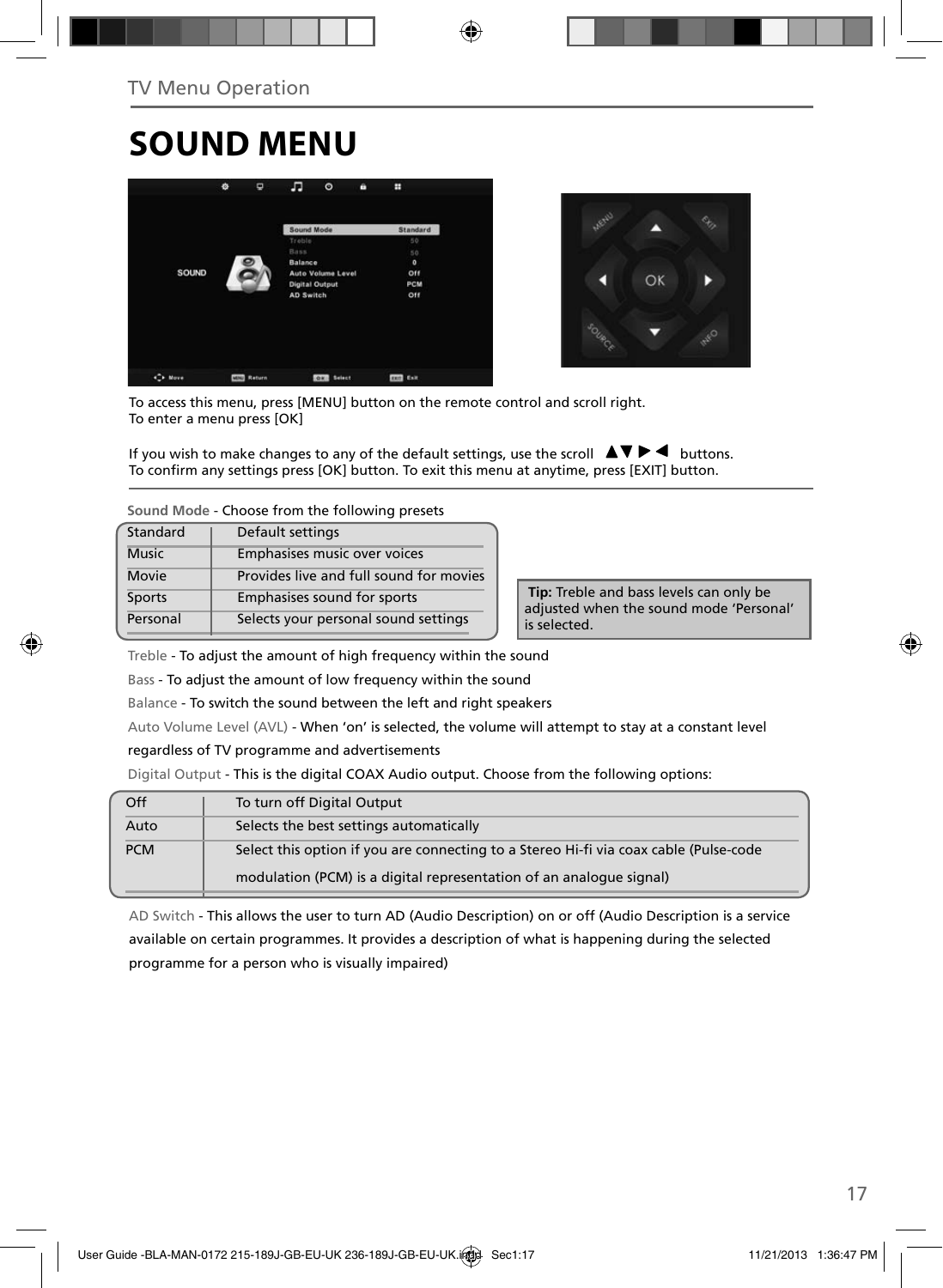### **TIME MENU**





To access this menu, press [MENU] button on the remote control and scroll right. To enter a menu press [OK]

If you wish to make changes to any of the default settings, use the scroll  $\Box \blacktriangledown \blacktriangleright \blacktriangleleft$  buttons. To confirm any settings press [OK] button. To exit this menu at anytime, press [EXIT] button.

Clock - Shows the date and time

Off Time - Allows you to set a specific time for your TV to turn off

On Time - Allows you to set a specific time for your TV to turn on, the channel it will then display, the

source it will be on and also the volume. This function can then be toggled to repeat every day or a

certain day (the TV must be in standby mode for this to be effective)

Time Zone - Change your current time zone

Sleep Timer - Lets you set the sleep timer so the television automatically switches off after a set amount of

time. Off -> 10min -> 20min -> 30min -> 60min -> 90min -> 120min -> 180min -> 240min

Auto standby - Set Auto standby between 3 hours, 4 hours and 5 hours ( to turn off this function you must exit eco home mode in the Picture Menu)

OSD Timer - Lets you adjust the amount of time the On Screen Menu stays on the screen before disappearing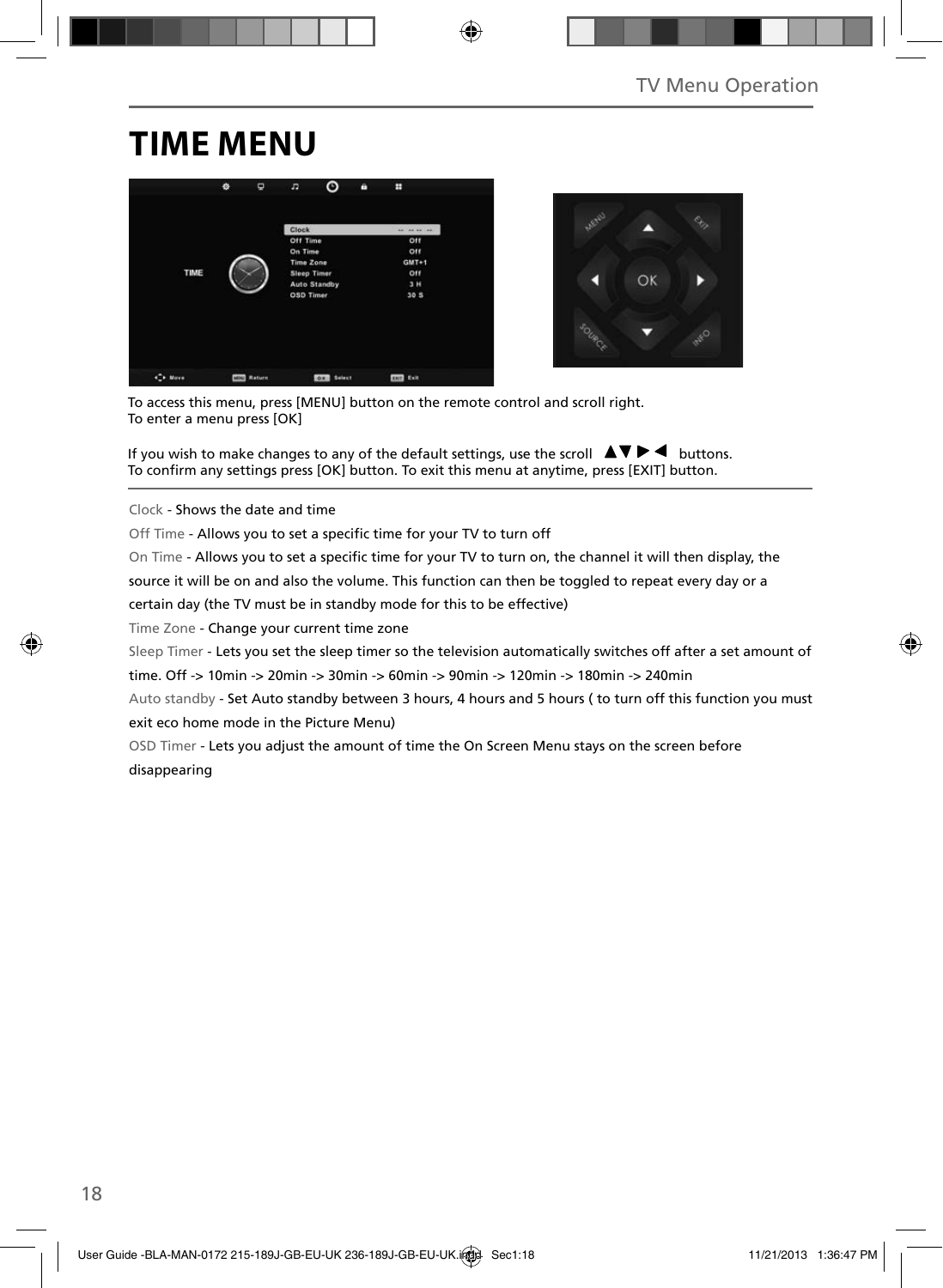# **LOCK MENU**





To access this menu, press [MENU] button on the remote control and scroll right. To enter a menu press [OK]

If you wish to make changes to any of the default settings, use the scroll  $\Box \blacktriangledown \blacktriangleright \blacktriangleleft$  buttons. To confirm any settings press [OK] button. To exit this menu at anytime, press [EXIT] button.

System Lock - Allows you to lock or unlock the menu. You will be asked to enter a 4 digit password

Use the **◄** button to quit the password input or use the **►** button to clear. Default password is 0000.

Key Lock - Allows you to lock the buttons on the side of the TV set

Parental Guidance - Allows you to set the rating to block certain content based on age information

Default Source - Allows the user to set the default source. The default source is the source the TV starts on when first switched on

Default Channel - Allows the user to set a channel as the default channel on the Digital source. The

default channel is the channel the TV starts on when first switched on

Source Lock - Allows you to lock the source menu

Channel Lock - Allows you to lock certain channels manually

Max Volume - Allows you to adjust and set the maximum volume

Change Password - Allows you to change the password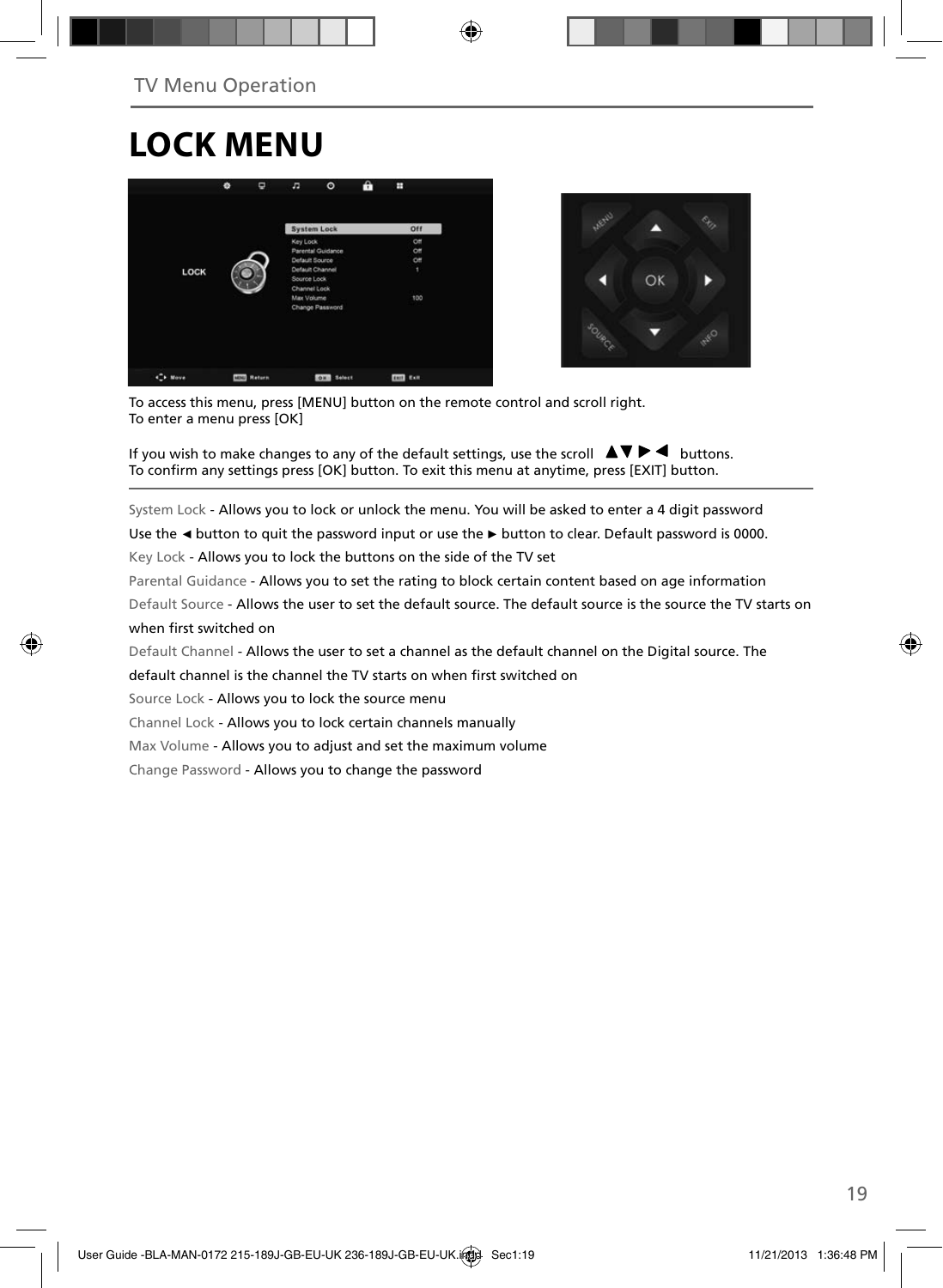## **SETUP MENU**





To access this menu, press [MENU] button on the remote control and scroll right. To enter a menu press [OK]

If you wish to make changes to any of the default settings, use the scroll  $\Box \blacktriangledown \blacktriangleright \blacktriangleleft$  buttons. To confirm any settings press [OK] button. To exit this menu at anytime, press [EXIT] button.

Language - Allows you to change the language of the menu

TT Language - Encoding settings for the proper display of teletext characters

Audio Language - Shows the current audio language

Subtitle Language - Shows the current subtitle language

Hearing Impaired - This allows the user to turn on the Hearing Impaired function, this produces subtitles

on the screen which provide a description of what is happening during the selected program.

Aspect Ratio - Within the UK the picture format varies depending on the channel/broadcast. There are a

number of different options to best meet your needs

Auto

Automatically displays the best picture format. So the picture is in the correct position. May have black lines at the top/bottom and/or sides.



Original 16:9

Will display the picture from the broadcaster without any change

4:3



Displays the 4:3 picture in its original size. Side bars are shown to fill the 16:9 screen

Fills the screen with a regular 16:9 signal and 4:3 picture format will be stretched to fill the screen

Zoom



The picture is the correct proportion but zoomed in to fill the screen



Displays the 14:9 picture in the correct proportion. As a result side bars are shown on the screen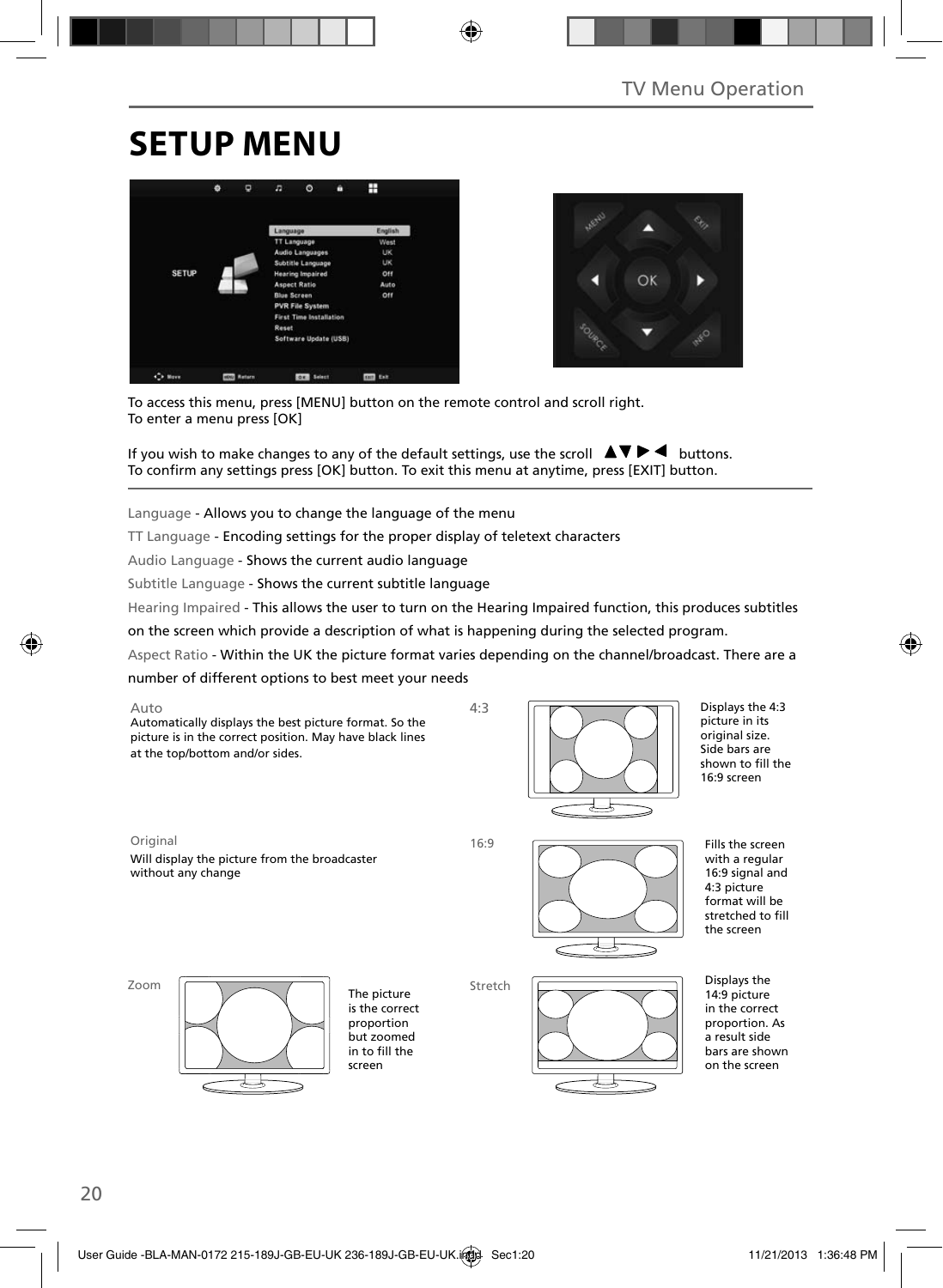## **SETUP MENU**





To access this menu, press [MENU] button on the remote control and scroll right. To enter a menu press [OK]

If you wish to make changes to any of the default settings, use the scroll  $\Box \blacktriangledown \blacktriangleright \blacktriangleleft$  buttons. To confirm any settings press [OK] button. To exit this menu at anytime, press [EXIT] button.

Blue Screen - Changes the background when there is no input between clear and a blue background (Only available on some sources)

PVR File System - Allows you to view format and performance of a connected USB key First Time Installation - Allows you to access the First Time Installation menu and retune the TV set Reset - This resets the menus to factory settings and clears all the TV channels from the television Software Update (USB) - From time to time we may release new firmware to improve the operation of the television (available to download). This menu lets you install the new software/firmware onto the television. Further details of how to do this will be issued with the firmware. Contact the helpline or refer to the 'product support' section of the website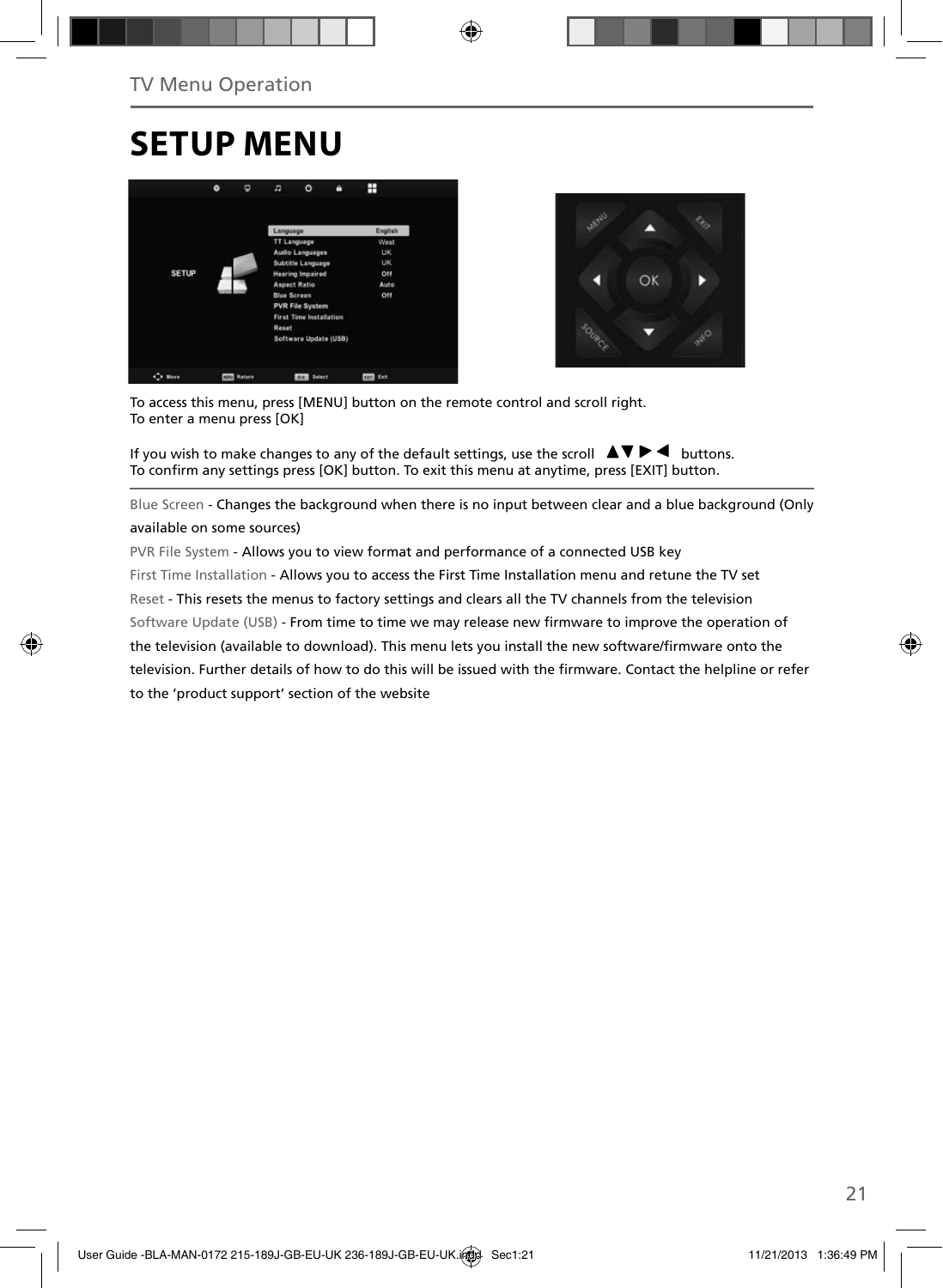### **DVD SETUP**

**(Applies to models with built in DVD player)**





To enter this menu please ensure the TV is in DVD source & press [DVD SETUP]

If you wish to make changes to any of the default settings, use the scroll  $\Delta \nabla \blacktriangleright$   $\blacktriangleleft$  buttons. To confirm any settings press [OK] button.

To exit this menu at anytime, press [DVD SETUP] button.

| TV Display - Choose from the following options |                                                              |  |  |
|------------------------------------------------|--------------------------------------------------------------|--|--|
| 4:3 Pan scan                                   | PS Traditional picture format, often used on old film        |  |  |
| 4:3 Letter box                                 | LB Traditional picture which has been adapted for widescreen |  |  |
| Wide                                           | 16:9 Widescreen picture format                               |  |  |

**Speaker Setup** - Choose from the following options

| LT/RT  | Converts from multi-channel sound to mono   |
|--------|---------------------------------------------|
| Stereo | Converts from multi-channel sound to stereo |

**Dual Mono** - Choose from the following options

| Stereo   | Outputs 2 channels of sound both left and right                  |  |
|----------|------------------------------------------------------------------|--|
| Mono L   | Outputs left side sound                                          |  |
| Mono R   | Outputs right side sound                                         |  |
| Mix Mono | Outputs a single channel of sound but mix between right and left |  |

**Dynamic Range** - This is the difference between the quietest and loudest sounds. This setting works only with DVD discs recorded in Dolby digital.

| Full             | Set this to listen with the range recorded on the disc                              |
|------------------|-------------------------------------------------------------------------------------|
| $\overline{3}/4$ | Set this to listen with a range equivalent to a normal television                   |
| 1/2              | Set this to listen with a smaller difference between the maximum and minimum volume |
| 1/4              | Set this to listen with a smaller difference between the maximum and minimum volume |
| Off              | Set dynamic range to off                                                            |

Tip: This TV/DVD player is pre-set to play Region 2 DVDs. In the event you wish to use the TV/DVD in another country that uses different region discs, please visit www.umc-uk.co.uk. Select 'Product Support', 'Changing Region'.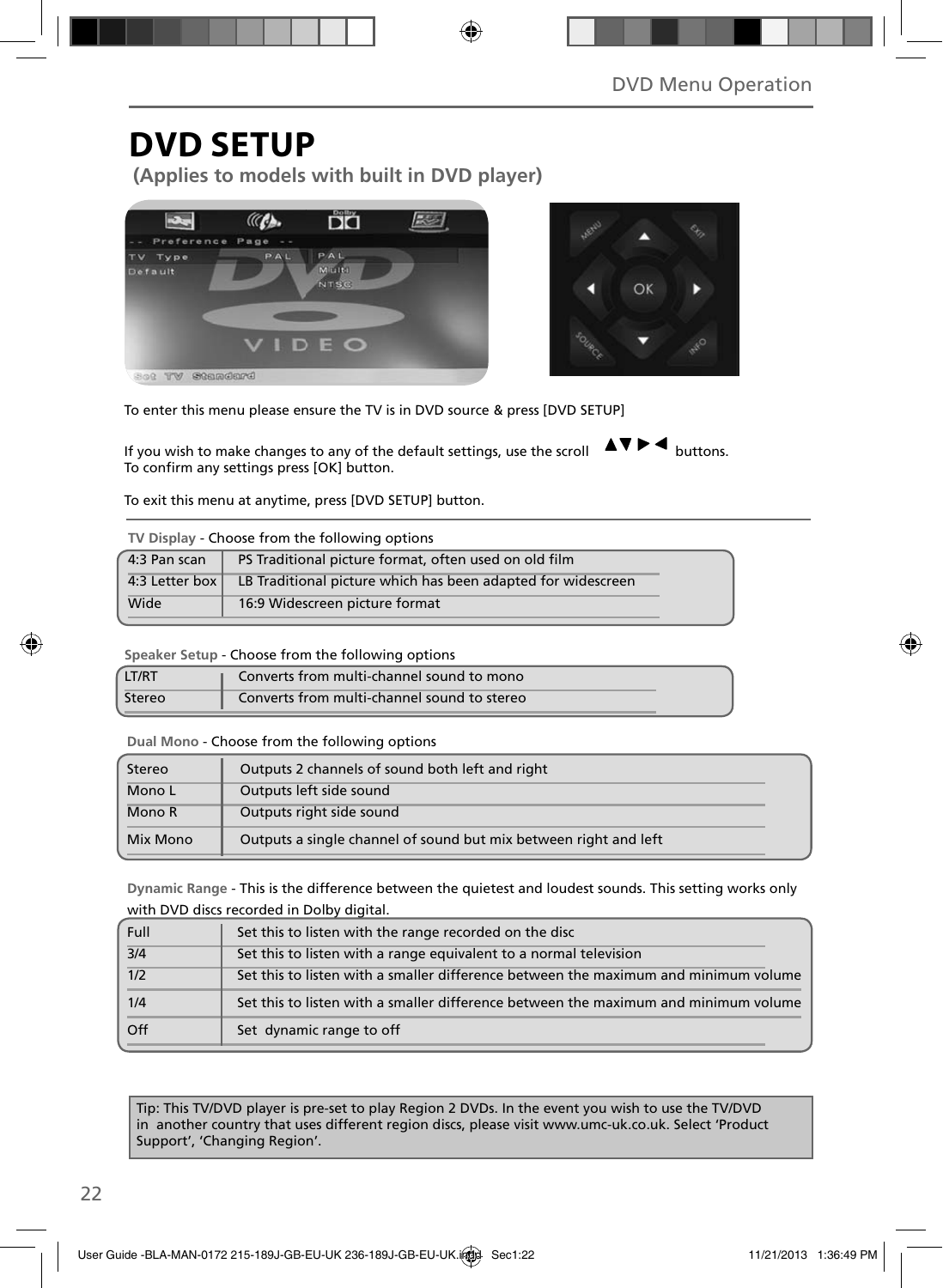# **7 DAY TV GUIDE**

TV Guide is available in Digital TV mode. It provides information about forthcoming programmes (where supported by the freeview channel). You can view the start and end time of all programmes and on all channels for the next 7 days and set reminders.

1) Press [TV GUIDE]. The following 7 Day TV Guide will appear.

| 7 Day TV GUIDE                                                                                                                                                                                                                                                                                                                      |             |                                                     |  |  |
|-------------------------------------------------------------------------------------------------------------------------------------------------------------------------------------------------------------------------------------------------------------------------------------------------------------------------------------|-------------|-----------------------------------------------------|--|--|
| 10 Years Younger: The Challenge<br>Season 2<br>Support worker Janice Cassidy's lifestyle of long working hours and a penchant for tanning<br>has taken its toll, while the stress of bringing up two daughters and heavy smoking has<br>affected interior designer Shere Morady. Surgeon Jan Stanek and the team set out to provide |             |                                                     |  |  |
|                                                                                                                                                                                                                                                                                                                                     |             | 04 Aug 2010 10:42                                   |  |  |
| BBC1                                                                                                                                                                                                                                                                                                                                | 05:00-06:00 | 10 Years Younger: The Challenge                     |  |  |
| BBC <sub>2</sub>                                                                                                                                                                                                                                                                                                                    | 06:00-06:30 | <b>The Simpsons</b>                                 |  |  |
| ITV <sub>1</sub>                                                                                                                                                                                                                                                                                                                    | 06:30-07:00 | Hollyoaks                                           |  |  |
| Channel 4                                                                                                                                                                                                                                                                                                                           | 07:00-08:00 | Channel 4 News                                      |  |  |
| ∣ five                                                                                                                                                                                                                                                                                                                              | 08:00-09:00 | How to Look Good Naked                              |  |  |
| BBC <sub>3</sub>                                                                                                                                                                                                                                                                                                                    | 09:00-10:00 | Newlyweds: The One Year Itch                        |  |  |
| BBC4                                                                                                                                                                                                                                                                                                                                | 10:00-11:15 | <b>Big Brother</b>                                  |  |  |
| ITV <sub>2</sub>                                                                                                                                                                                                                                                                                                                    | 11:15-11:45 | The Big Bang Theory                                 |  |  |
| Record                                                                                                                                                                                                                                                                                                                              | Remind      | Next Day<br>Prev Day<br>Display<br><b>EXIT</b> Exit |  |  |

2) Navigate through the menu using  $\blacktriangle \blacktriangledown \blacktriangleright \blacktriangleleft$ 

You can now: Record a programme by pressing RED (USB device must be connected) Set a reminder by pressing GREEN View a previous day by pressing YELLOW View the next day by pressing BLUE

3) Press [EXIT] to exit the 7 day TV Guide.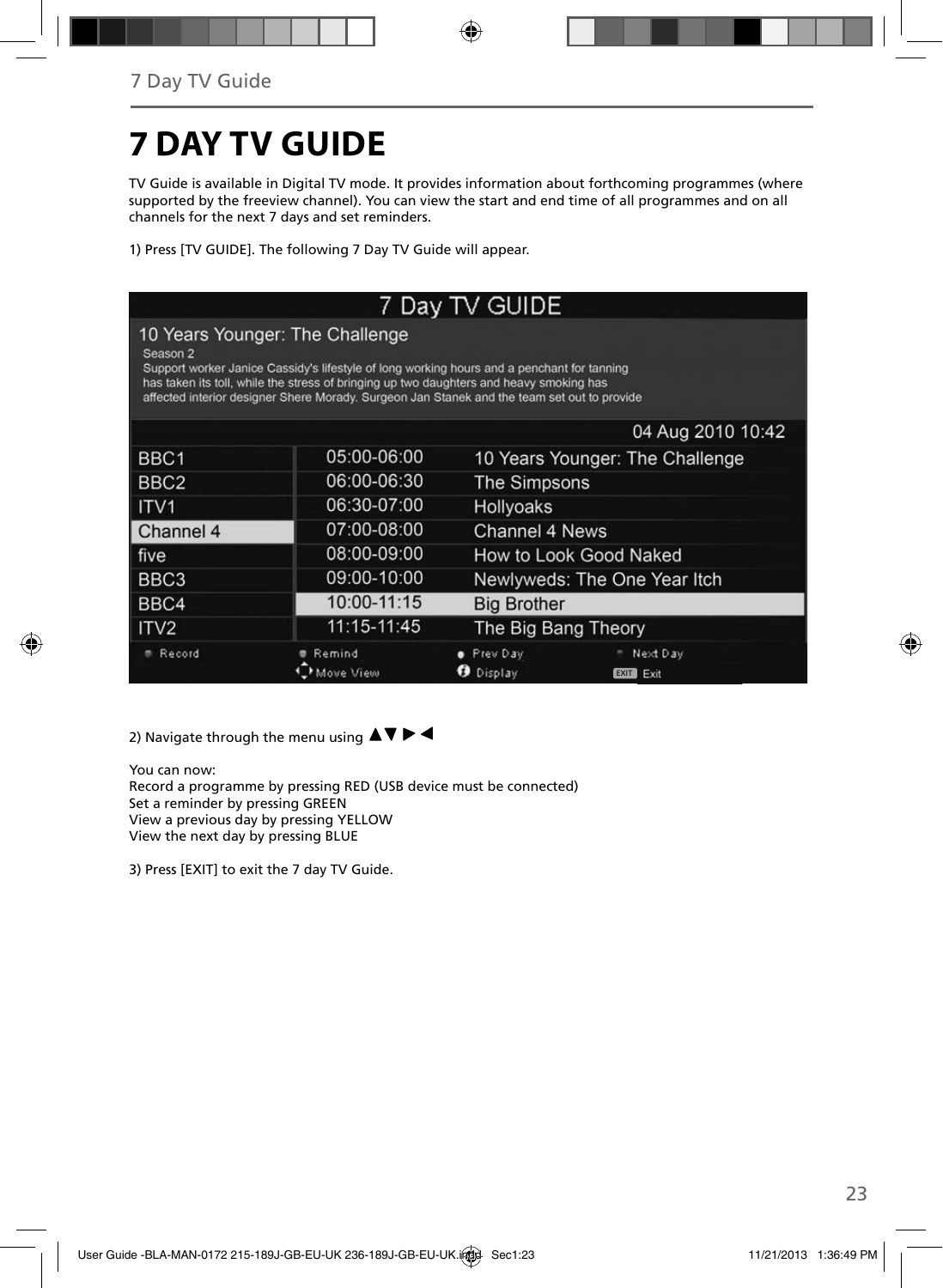## **USB RECORD - DIGITAL/FREEVIEW MODE**

### ONLY APPLIES TO MODELS WITH USB RECORD

USB RECORD – DIGITAL/FREEVIEW MODE

Built into this television is a USB record facility. This function is available in Digital/Freeview mode when used in conjunction with a compatible USB memory stick or USB Hard drive. The benefits of this are as follows:

- Pause live TV and then playback, fast forward and rewind (up to live TV)
- One button record, if you decide you want to record the current programme
- Easy programmable recording from the 7 day TV Guide
- Record TV and watch/listen back on your computer/laptop

Due to the nature of the product, it is necessary to use a high speed USB memory stick (as the TV reads from and writes to the memory stick at the same time, some memory sticks may not be suitable)

You can purchase high speed memory sticks from some computer stores, alternatively, we have a selection of tested and compatible memory sticks available to purchase directly from the helpline/web site.

Minimum Specification - USB Memory Stick

| <b>Read Speed</b>  | 20 MB/s (Mega Byte Per Second) |  |  |
|--------------------|--------------------------------|--|--|
| <b>Write Speed</b> | 6 MB/s (Mega Byte Per Second)  |  |  |

**If you wish to use a USB portable hard drive larger than 32GB, please refer to the FAQ section at the rear of this user guide.**

### Pause Live TV (Time Shift)

Pausing Live TV is very simple.



 $\left(\mathbf{H}\right)$  - Press the play/pause button and the television will pause and the live content will be recorded. To resume watching press play/pause again.

 $\blacktriangleright$  - Press fast forward to go forward in a recording (i.e. to skip adverts)

 - Press fast rewind to go back in a recording (i.e. if you fast forwarded too far)

Tip: When you switch the TV to standby or change channel the Time Shift memory is wiped. To restart time shift you must press play/pause button.

### One Button Record

At any point in time you may decide to record the current channel that you are watching. To do this you need to press the red button highlighted below.



Tip: This television contains one TV tuner, therefore it can only record the channel you are watching or record one channel while the television is in standby mode.

Note: USB record function is only avilable in Digital/Freeview TV mode. Due to copyright laws and illegal copying/recording it is not possible to record to/from any other input/output source.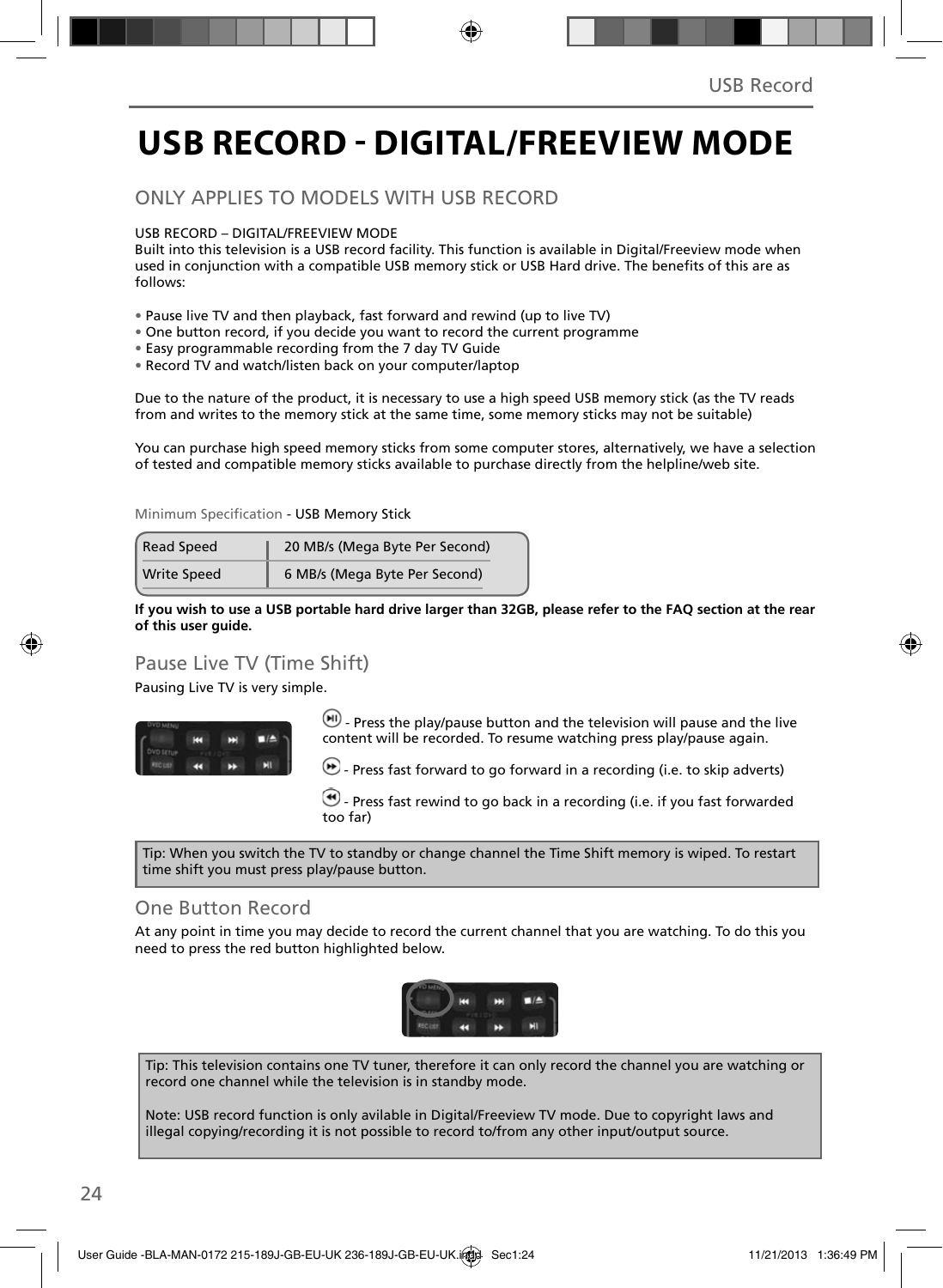## **USB MODE / MEDIA PLAYER**

USB mode offers playback of various different types of content that you have saved on your USB Memory Stick.

On switching to USB source the above menu screen will appear. The content will be divided into Photo, Music, Movie and Text based on file type.



1) You can navigate through the menus using the scroll  $\triangle \triangledown \triangleright \blacktriangleleft$  buttons. To confirm the item you wish to play/view press [OK] button.



2) Select the drive you require. (If your drive only has 1 partition you will only see 1 item).



3) You can now access the item. Press OK to view. 4) While viewing you control the item using



or by pressing ( i ) and using  $\blacktriangle \blacktriangledown \blacktriangleright \blacktriangleleft$  and (OK)



**Tip:** If you experience a playback issue, please ensure the files being used are the correct format (example - the picture plays but no sound) See technical specification page for compatible file types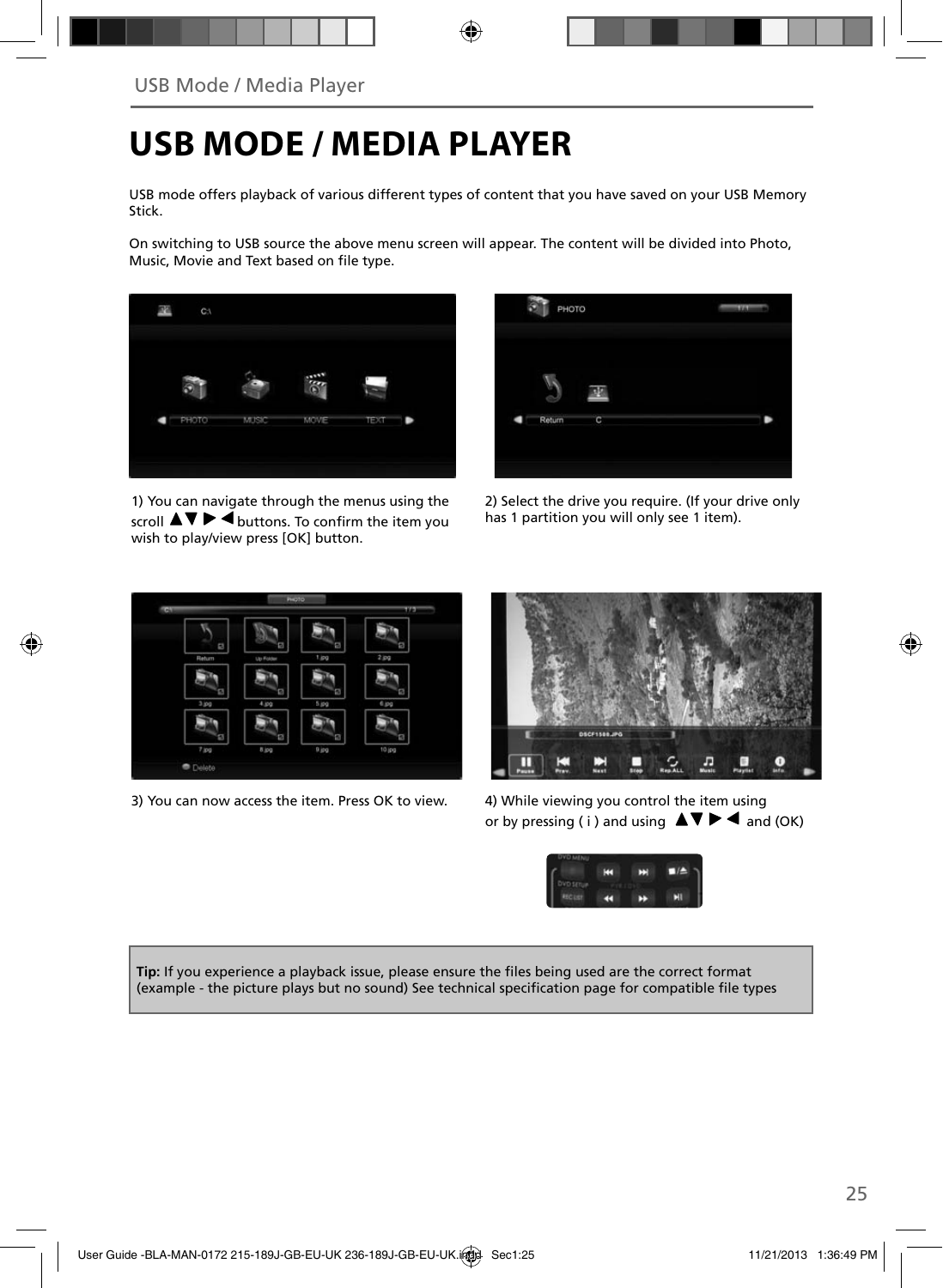### **USING YOUR TV WITH A SKY DIGITAL SET TOP BOX**

#### **Option 1) Connecting your TV to your Sky box (when both the TV and Sky Box are located in the same room)**

Depending on your Sky Box & TV model, connect either by SCART or HDMI cables (available separately)

If connecting by SCART, select the 'Input source' on the TV as SCART.

If connecting by HDMI, select the 'Input source' on the TV as HDMI (if the TV has more than 1 HDMI port, ensure you select the input source to match the HDMI numbered port on the rear of the TV)

If you wish to use your Sky remote to operate the TV's functions, you will need a Sky remote control (Revision 9 or later) and you will need to programme a 4 digit code into it. See bottom of this page.

#### **Option 2) Connecting your TV to your Sky box (when your Sky box is located in a different room to the TV)**

Please note, if you are adding a 'Magic Eye/TV Link' to your system so that you can use your Sky remote control to change the Sky channel in the room where the 2nd TV is located, please refer to the instructions included with the TV link/magic eye in order to ensure the RF or RF2 output on your Sky box is powered on. (The red LED light on the TV link/magic eye will light up if the RF / RF2 output is correctly set up) If you do not have the instructions that came with the TV link/magic eye, instructions on how to do it can be found on our web site.



1) To tune the TV to the Sky box, on the 2nd TV, select the 'Analogue' input source.

2) Select the channel that you wish to store the Sky box/channel on. (If you do not use channels 1-5 because you no longer have analogue terrestrial channels after digital switchover, you may choose to select channel 1 to store the Sky box/channel, if you still have and use analogue channels 1-5, you may for example decide that channel 6 is the best option for you)

3) Press the corresponding number on the remote control to select the desired analogue channel chosen as per point 2 above.

4) On the TV remote control, press Menu. Now navigate through the menus to select Manual Tuning or Analogue Manual tuning (refer to the Tuning/Channel menu section of this user guide if necessary)

5) Manually tune in the channel (usually, the Sky box is at a frequency between 800Mhz and 850Mhz) once the Sky box/channel is found, press 'OK' to store it.

If you wish to use your Sky remote to operate the TV's functions, you will need a Sky remote control (Revision 9 or later) and you will need to programme a 4 digit code into it. See below.

#### **Using a Sky Remote or a Universal Remote to operate your TV**

**Sky Remote Control** - If you wish to use your Sky remote to operate the basic functions of your TV, you need to programme a 4 digit code into it. Please note - you will need the latest Sky Revision 9 remote control as this is the only version that includes the latest software/firmware necessary to operate this model of TV. **The code required for this television is 2134.** If you wish to upgrade/replace your existing Sky remote control to the latest version, you can do so on our web site.

**Universal Remote Control** - If you wish to use a Universal remote control to operate your TV, please refer to the website for a full list of codes. (Please note we only have codes for One for All branded remote controls, if you have an alternative brand of Universal remote, please refer to the manufacturer for the code.)

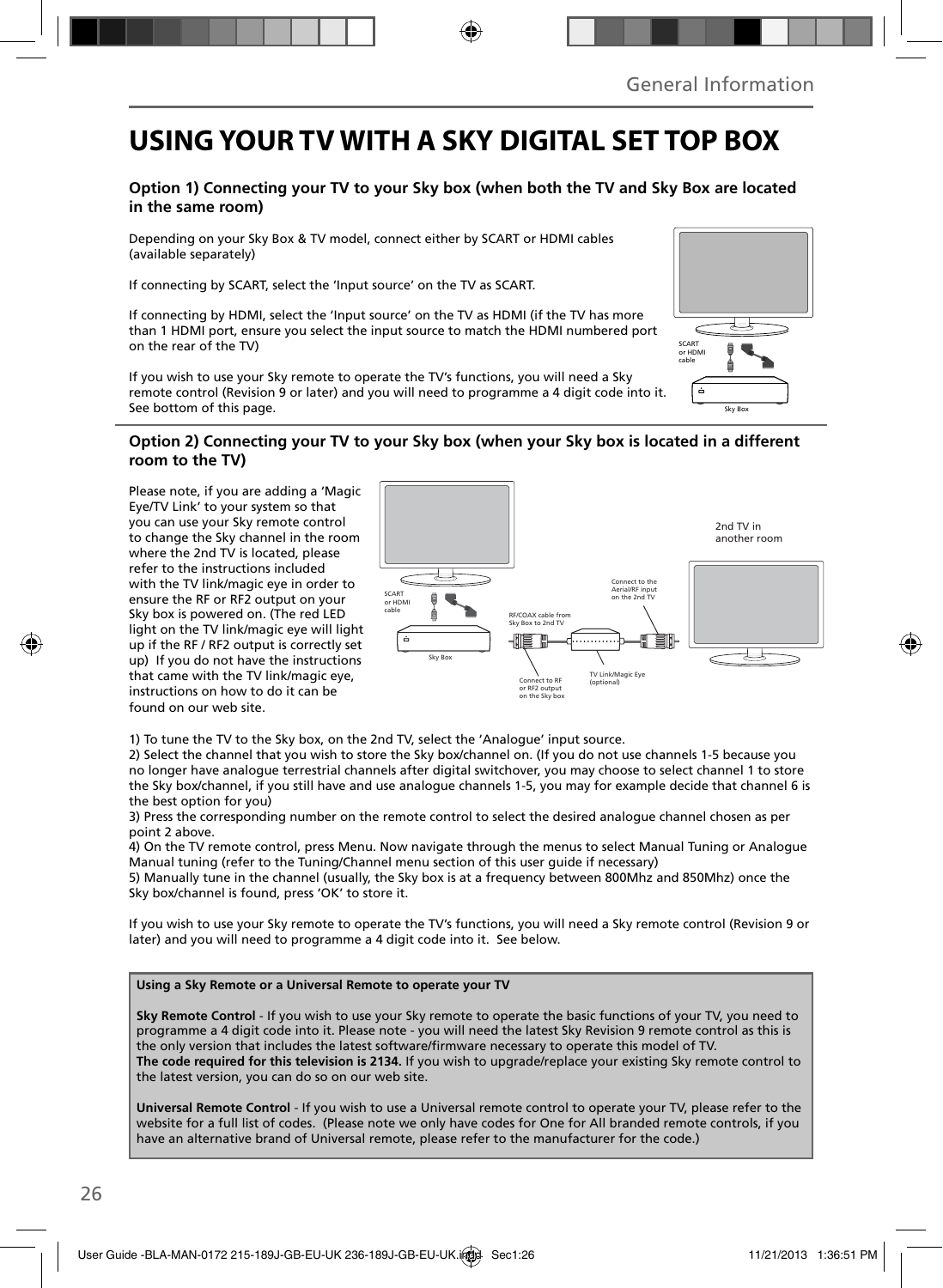## **FREQUENTLY ASKED QUESTIONS**

| General                    | Why are some options in<br>the menu unavailable and<br>greyed out                                                                       | Some options are only available in certain sources, i.e. HDMI. They are<br>unavailable in the other sources where they have no affect.                                                                                                                                                                                                                                                                                                                                                                                                                                                                    |  |
|----------------------------|-----------------------------------------------------------------------------------------------------------------------------------------|-----------------------------------------------------------------------------------------------------------------------------------------------------------------------------------------------------------------------------------------------------------------------------------------------------------------------------------------------------------------------------------------------------------------------------------------------------------------------------------------------------------------------------------------------------------------------------------------------------------|--|
| General                    | Can I stop my TV automatically<br>turning off after 4hrs?                                                                               | Yes<br>1) In the picture settings menu, de-select Home Mode,<br>2) In the time settings menu, scroll down to Auto standby and select OFF.                                                                                                                                                                                                                                                                                                                                                                                                                                                                 |  |
| TV                         | I have tuned in Digital TV<br>but I am not receiving any<br>or all of the channels and/<br>or the channels I receive are<br>breaking up | 1) Check you are in an area that can receive Freeview.<br>Visit www.freeview.co.uk<br>2) Check you are using an aerial that is able to receive a good digital<br>signal. In most cases, you will need an outdoor digital hi-gain/wideband<br>aerial. In areas that have excellent digital coverage, you may be able<br>to use a loft type aerial but it is highly likely that you will also need to<br>connect a booster between the back of the TV and the TV aerial wall<br>socket. Unfortunately, to receive a good enough digital signal, it is not<br>possible to use a portable/indoor type aerial. |  |
| <b>TV</b>                  | I have re-tuned my television<br>but when I switch it off it is<br>not storing the channels                                             | Complete a first time installation, please refer to the set-up menu section<br>of the manual of how to do this.                                                                                                                                                                                                                                                                                                                                                                                                                                                                                           |  |
| <b>VCR/DVD</b><br>Recorder | I have connected the TV to<br>my VCR or DVD Recorder via<br>SCART but it is not recording                                               | In addition to connecting via SCART, you should connect the aerial cable<br>from the wall socket to your VCR/DVD Recorder and another aerial cable<br>from the VCR/DVD Recorder to the TV.                                                                                                                                                                                                                                                                                                                                                                                                                |  |
| <b>DVD</b>                 | I have inserted a disc but it is<br>not playing                                                                                         | 1) Ensure you have inserted the disc facing the correct way.<br>2) Ensure the disc is clean and is not scratched.<br>3) Some copied discs will not play.<br>4) Check the DVD is a region 2 disc - to change the region of the DVD<br>player, refer to www.umc-uk.co.uk select 'product support', 'changing<br>region'.                                                                                                                                                                                                                                                                                    |  |
| <b>DVD</b>                 | I have pressed the eject<br>button but the disc is not<br>coming out                                                                    | To eject the disc hold the stop/eject button for 4 seconds.                                                                                                                                                                                                                                                                                                                                                                                                                                                                                                                                               |  |
| Game Consoles              | I have connected my PS3 to<br>the TV via HDMI, but I am<br>not receiving any pictures or<br>sound on my Television                      | 1) Ensure the TVs source is on HDMI.<br>2) Check your settings on your PS3 are as per the PS3 instruction manual.                                                                                                                                                                                                                                                                                                                                                                                                                                                                                         |  |
| <b>Game Consoles</b>       | I have connected my<br>Xbox 360 to the TV via<br>Component Cables (Red,<br>Green & Blue) but I am not<br>receiving any sound            | Component cables only provide HD Pictures. For the sound you will need<br>to connect the Red & White audio cables on the Xbox to the Red & White<br>phono inputs on the rear of the TV. Please refer to the 'Connections'<br>pages.                                                                                                                                                                                                                                                                                                                                                                       |  |
| <b>USB Mode</b>            | I have inserted a USB<br>Memory Key, but the TV<br>does not recognise it                                                                | Ensure the USB Memory Key is formatted to type FAT32.                                                                                                                                                                                                                                                                                                                                                                                                                                                                                                                                                     |  |
| USB Mode                   | Using a USB portable hard<br>drive / larger than 32GB                                                                                   | If you wish to use a portable hard drive larger than 32GB, please note<br>that it must be formatted to the FAT32 file system in order to operate on<br>this TV. Windows XP/Vista computers are only capable of formatting up<br>to 32GB, therefore, you will need a software programme/utility to format<br>larger hard drives. Please refer to the web site for more information.                                                                                                                                                                                                                        |  |
| System Lock                | I have changed the password<br>on the television and now<br>forgotten it                                                                | There is a master password of 4711, to gain access to the TV menu and<br>reset the normal password.                                                                                                                                                                                                                                                                                                                                                                                                                                                                                                       |  |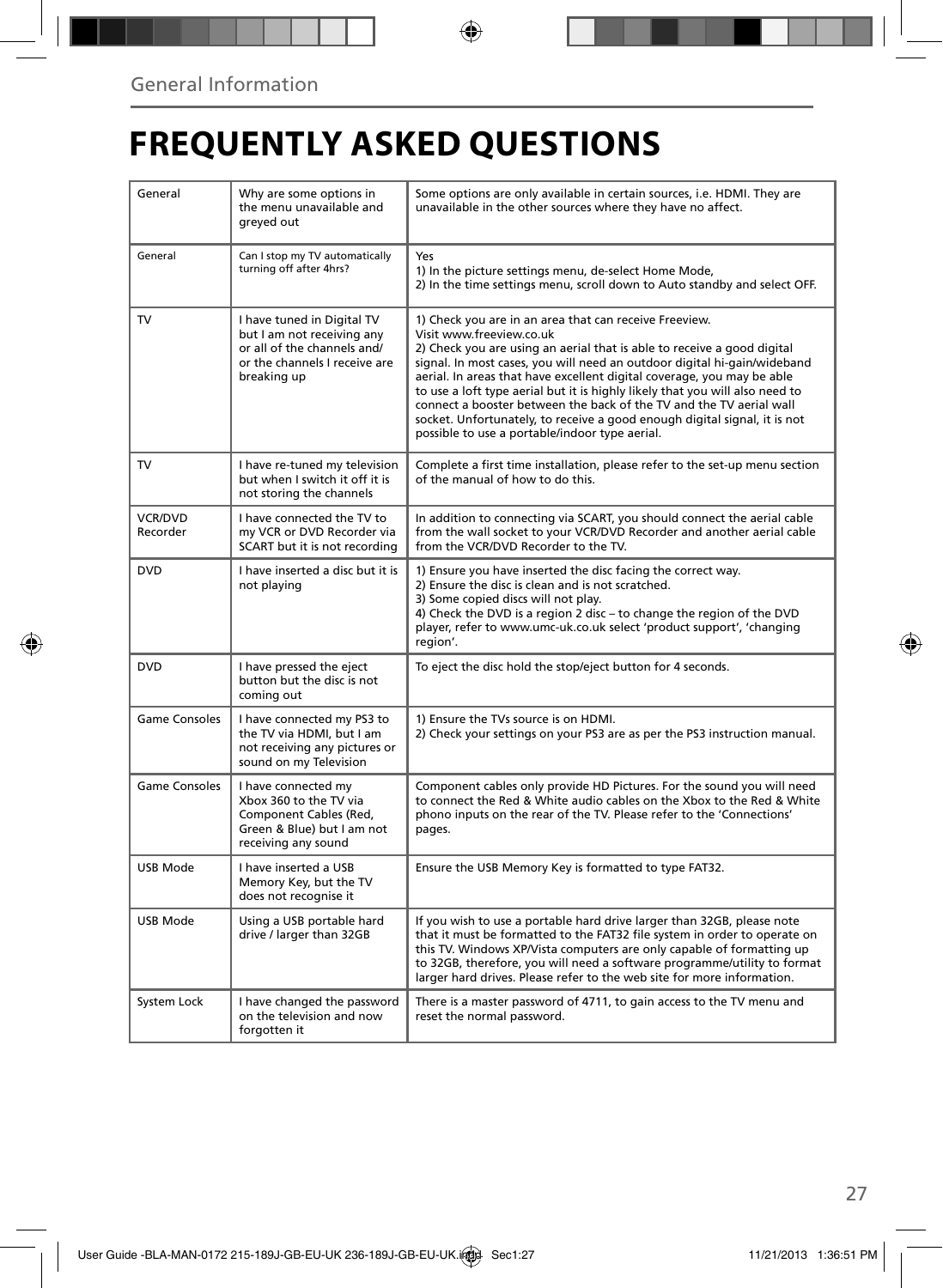## **TECHNICAL SPECIFICATION**

| Model                                     | 215/189J-GB-4B-FHKUP-EU<br>215/189J-GB-4B-FHKDUP-EU<br>215/189J-GB-4B-FHKUP-UK<br>215/189J-GB-4B-FHKDUP-UK                                 |                          | 236/189J-GB-4B-HKUP-EU<br>236/189J-GB-4B-HKDUP-EU<br>236/189J-GB-4B-HKUP-UK<br>236/189J-GB-4B-HKDUP-UK            |                          |  |
|-------------------------------------------|--------------------------------------------------------------------------------------------------------------------------------------------|--------------------------|-------------------------------------------------------------------------------------------------------------------|--------------------------|--|
| Screen size<br>(diagonal)                 | 21.5"/55cm                                                                                                                                 |                          | 23.6"/60cm                                                                                                        |                          |  |
| <b>Resolution</b>                         | 1920 x 1080                                                                                                                                |                          | 1366 x 768                                                                                                        |                          |  |
| RF                                        | 75 ohm Antenna / PAL-SECAM                                                                                                                 |                          |                                                                                                                   |                          |  |
| <b>Inputs</b>                             | 2 x HDMI, 1 x USB, 1 x Composite/Video, 1 x Component/YPbPr, 1 x SCART,<br>1 x pair RCA Audio input shared for Video and YPbPr (component) |                          |                                                                                                                   |                          |  |
| <b>Sound Outputs</b>                      | 1 x 3.5mm Headphone/Audio out                                                                                                              |                          |                                                                                                                   |                          |  |
| Sound power,<br>watts (RMS)               | $2 \times 3$                                                                                                                               |                          |                                                                                                                   |                          |  |
| Voltage and power<br>consumption          | 110 - 240V ~50/60Hz<br>20/40W<br>DVD models - 20/50W<br>(ecomode/max)<br>(<0,5W inStandBy) (0W in OFF mode)                                |                          | $110 - 240V \sim 50/60Hz$<br>25/40W<br>DVD models - 25/50W<br>(ecomode/max)<br>(<0,5W inStandBy) (0W in OFF mode) |                          |  |
| <b>Annual Energy</b><br>Consumption       | 30 kWh                                                                                                                                     |                          | 36.5 kWh                                                                                                          |                          |  |
| <b>Energy Rating (EEI)</b>                | A                                                                                                                                          |                          | A                                                                                                                 |                          |  |
| <b>Dimensions including</b><br>stand (mm) | 530W x 395H x 170D                                                                                                                         |                          | 572W x 392H x 194D                                                                                                |                          |  |
| Net weight (Kgs)                          | 3.6                                                                                                                                        | 4.0<br>(models with DVD) | 4.4                                                                                                               | 4.7<br>(models with DVD) |  |
| <b>Wall Mounting</b>                      | VESA 100 x 100                                                                                                                             |                          |                                                                                                                   |                          |  |

### **Compatible files in USB Mode**

| Media   | File Ext.     | Codec                                                  |            |                                                    |
|---------|---------------|--------------------------------------------------------|------------|----------------------------------------------------|
|         |               | Video                                                  | Audio      |                                                    |
| Movie   | .mpg          | Mpeg-1, Mpeg-2                                         |            | Max Resolution: 1920x1080<br>Max Data rate: 40Mbps |
|         | .avi          | Xvid, MJPEG,<br>MPEG-4 SP/ASP                          |            |                                                    |
|         | Mpeg-2<br>.ts |                                                        |            | Max Resolution: 1920x1080                          |
|         | .dat          | Mpeg-1                                                 | MP3, WMA   | Max Data rate: 40Mbps                              |
|         | mp4.          | Mpeg-1, Mpeg-2                                         |            | Max Resolution: 1024x768                           |
| Music   | .vob          | Mpeg-2                                                 |            | Max Data rate: 40Mbps                              |
|         | mp3.          |                                                        | MP3        | Sample Rate 16K-48KHz                              |
|         | .wma          |                                                        | <b>WMA</b> | Bit rate: 32K - 442Kbps                            |
| Picture | .jpg          | <b>Progressive JPEG</b><br>Baseline JPEG<br><b>BMP</b> |            | Max Resolution: 1024x768                           |
|         | .jpeg         |                                                        |            | Max Resolution: 8192x8192                          |
|         | .bmp          |                                                        |            | Max Resolution: 6500x6500                          |
|         |               |                                                        |            |                                                    |